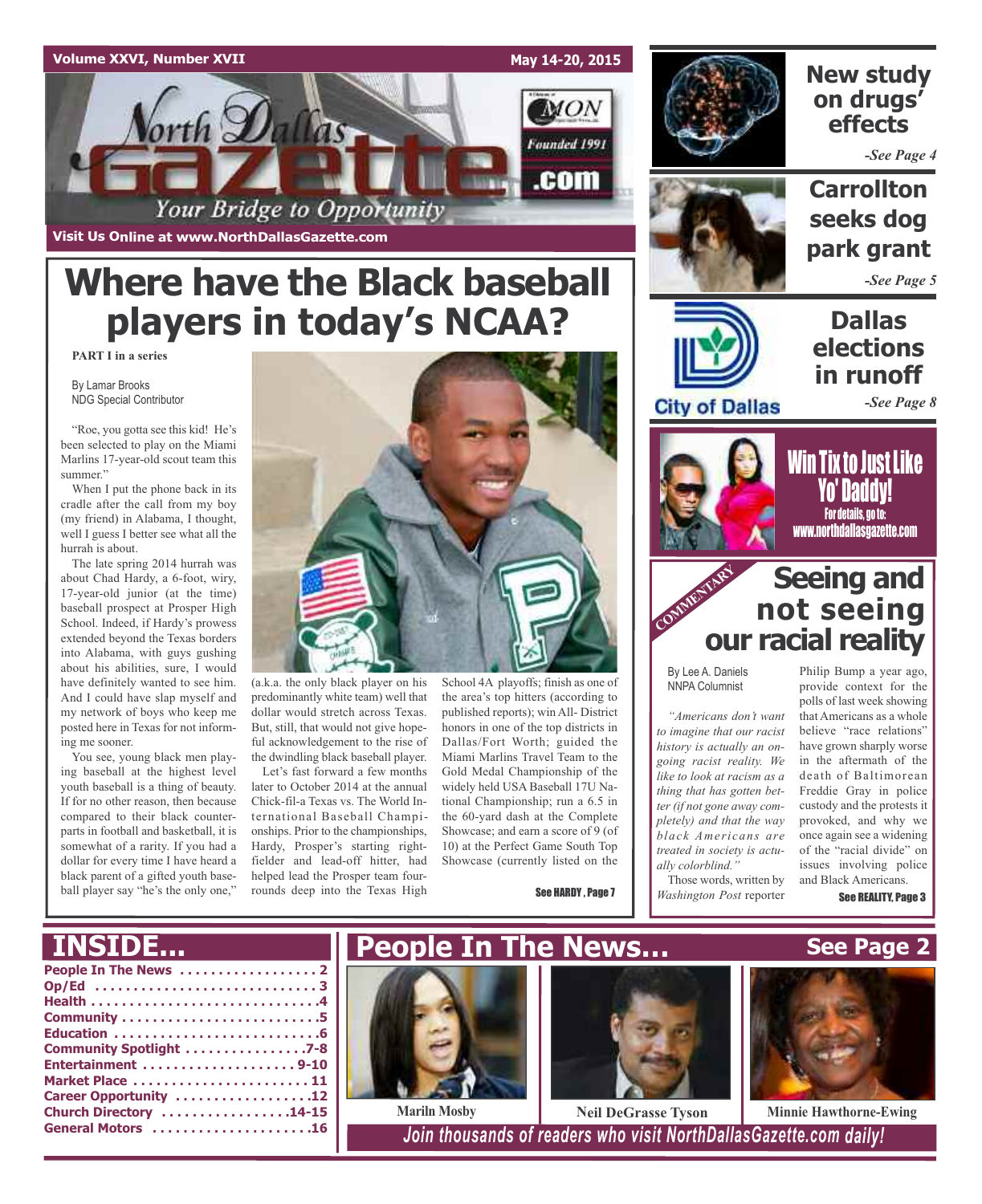### **Marilyn Mosby**

By Stacy M. Brown *The Washington Informer*

(New American Media) With a single press conference and a stunning indictment of six local police officers, Baltimore State's Attorney Marilyn J. Mosby may have stopped a city from burning.

Amid the cries of "No Justice, No Peace," Mosby announced that all six of the Baltimore police officers involved have been charged with murder in the death of Freddie Gray, a 25-year-old black man who died after being taking into custody



on April 12. "I will seek justice on your behalf," Mosby said in announcing that she had bought charges against Officer Caesar Goodson, Officer William Porter, Officer Edward Nero, Officer Gar-

### **Neil DeGrasse Tyson**

The nonprofit AT&T Performing Arts Center, in association with KERA, announced recently that single tickets for Neil deGrasse Tyson - "An Astrophysicist Goes To the Movies" will go on sale Friday, May 22 at 10 a.m. Voted "sexiest astrophysicist" by People Magazine in 2000, Neil de-Grasse Tyson will enlighten and amaze the audience at 7:30 p.m. Monday, June 15 at the Winspear Opera House in the Dallas Arts District, and is part of the 2015 inaugural #thinkspeak season.



From "Star Wars to Gravity", an entertaining and enlightening review of all the science that our favorite movies got wrong, combined with some of the stuff they got right.

Center Members get access to the best available tickets. Call Membership Services at 214-978-2888 or go to www.attpac.org/support to join. Center Membership presale began on February 6 at  $10a \text{ m}$ 

"I'm surprised. Pleasantly surprised," said the

rett Miller, Sgt. Alicia White and Lt. Brian Rice for their roles in the incident that led to the death of Gray, whom Mosby said should not have been arrested in

"The findings of our comprehensive, thorough and independent investigation, coupled with the medical examiner's determination that Gray's death was a homicide that we received [Friday], has led us to believe that we have probable cause to file criminal charges," said Mosby, whose unexpected and swift action against the officers

the first place.

surprised many.

Ticket prices for Neil de-Grasse Tyson range from \$100 to \$20 and can be purchased online at www.attpac.org, by phone at 214-880-0202 or in person at the AT&T Performing Arts Center Information Center at 2353 Flora Street (Monday 10 a.m. – 6 p.m.; Tuesday thru Saturday 10 a.m. – 9 p.m.; Sunday 10  $a.m. - 6 p.m.$ ).

Rev. Al Sharpton.

With the announcement, Mayor Stephanie Rawlings-Blake said she ordered the immediately suspension of the officers involved.

"I will continue to be relentless in changing the culture of the police department," Rawlings-Blake said. "No one is above the law in our city. Justice must apply to all of us equally. There will be justice for Mr. Gray."

Rawlings-Blake also delivered a terse warning to other officers.

"To those of you who wish to engage in brutality, misconduct, racism and corruption, let me be clear: there is no place in the Bal-

For five seasons, beginning in the fall of 2006, Tyson appeared as the oncamera host of PBS-NOVA's spinoff program NOVA Science NOW, which is an accessible look at the frontier of all the science that shapes the understanding of our place in the universe.

Neil deGrasse Tyson was born and raised in New York City where he was educated in the public schools clear through his graduation from the Bronx High School of Science. Tyson went on to earn his BA in Physics from Harvard and his PhD in Astrophysics

timore police force for you," she said.

In her announcement, Mosby gave incredible, play-by-play details of the findings that led to her decision to levy murder and manslaughter charges against the six officers.

She said on April, 12 between 8:45 and 9:15 a.m., near the corner of North Avenue and Mount Street, Lt. Rice, while on bike patrol with Miller and Nero, made eye contact with Gray.

Having made eye contact, Gray subsequently ran from Rice, who then dispatched over departmental radio that he was involved in a foot pursuit.

Then, bike patrol officers

#### from Columbia.

Tyson's professional research interests are broad, but include star formation, exploding stars, dwarf galaxies, and the structure

In 2001, Tyson was appointed by President Bush to serve on a 12-member commission that studied the future of the US aerospace industry. The final report was published in 2002 and contained recommendations (for Congress and for the major agencies of the government) that would promote a thriving future of transportation, space exploration, and national security.

and Nero began to pursue Gray, who surrendered to Miller and Nero near the 1700 block of Presbury Street.

"Officer Miller and Nero then handcuffed Gray and moved him to a location a few feet away from his surrendering location and Gray was then placed in a prone position with his arms handcuffed behind his back," Mosby said.

"Officer Miller and Nero then placed Gray in a seated position and found a knife clipped to the inside of his pants pocket. The blade of the knife was folded into the handle. The knife was not a switchblade and is lawful under Maryland law."

In 2004, Tyson was once again appointed by President Bush to serve on a nine-member commission on the implementation of the United States Space Exploration Policy, dubbed the "Moon, Mars, and Beyond" commission. This group navigated a path by which the new space vision can become a successful part of the American agenda. And in 2006, the head of NASA appointed Tyson to serve on its prestigious Advisory Council, which will help guide NASA through its perennial need to fit its am-

#### See TYSON, Page 10

### **Minnie Hawthorne-Ewing**

Minnie Hawthorne-Ewing spent a lifetime serving others throughout the Dallas/Fort Worth community where she served as a minister for over 40 years. Her daughter, Cheryl Jackson is perhaps more wellknown to celebrities such as Rhianna who visited in April, but it is largely through the work she has done with the organization Minnie's Pantry named in honor of her mother.

Hawthorne-Ewing passed away on May 7 at the age of 69, but on a rainy Wednesday morning buses filled arrived at the homegoing service for "Ms. Minnie" at



the Potter's House located in Frisco. Many have reached out to share with her family how much she helped them over the years.

A native of Amarillo, rich and famous Hawthorne-Ewing was not. Rather than have a bitterness over a childhood steeped in poverty, it spurred her to help others. She co-founded DayStar Deliverance Ministries in Richardson with her husband Robert Hawthorne and served as a pastor for 42 years. Together the couple raised seven children.

Jackson, a former *North Dallas Gazette* columnist, opened Minnie's Pantry in Plano in 2008 and over the years has received national acclaim sharing the stage with such celebrities as Oprah and recently Rihanna when she was named a *Good Morning America* Hometown Hero. Upon hearing about Ms. Minne's passing, Rihanna's Clara Lionel Foundation sent orchids, a favorite flower of Ms. Minne.

Jackson has announced plans to kickoff the Million Meals for Minnie campaign. The goal is to raise \$300,000 by Dec. 30, in honor of mother's 70th birthday. They estimate \$1 will provide three meals. She is also hoping to open a second location in Dallas this year.

Helen's House was established by Hawthorne-Ewing and over the years they have helped thousands of families make ends with donated clothing and food.

Anyone interested in donating to the Million Meals for Minnie campaign, please visit www.minniesfoodpantry.org/ for more details and volunteer opportunities.



*For the 411 in the community, go to www.northdallasgazette.com*

of our Milky Way.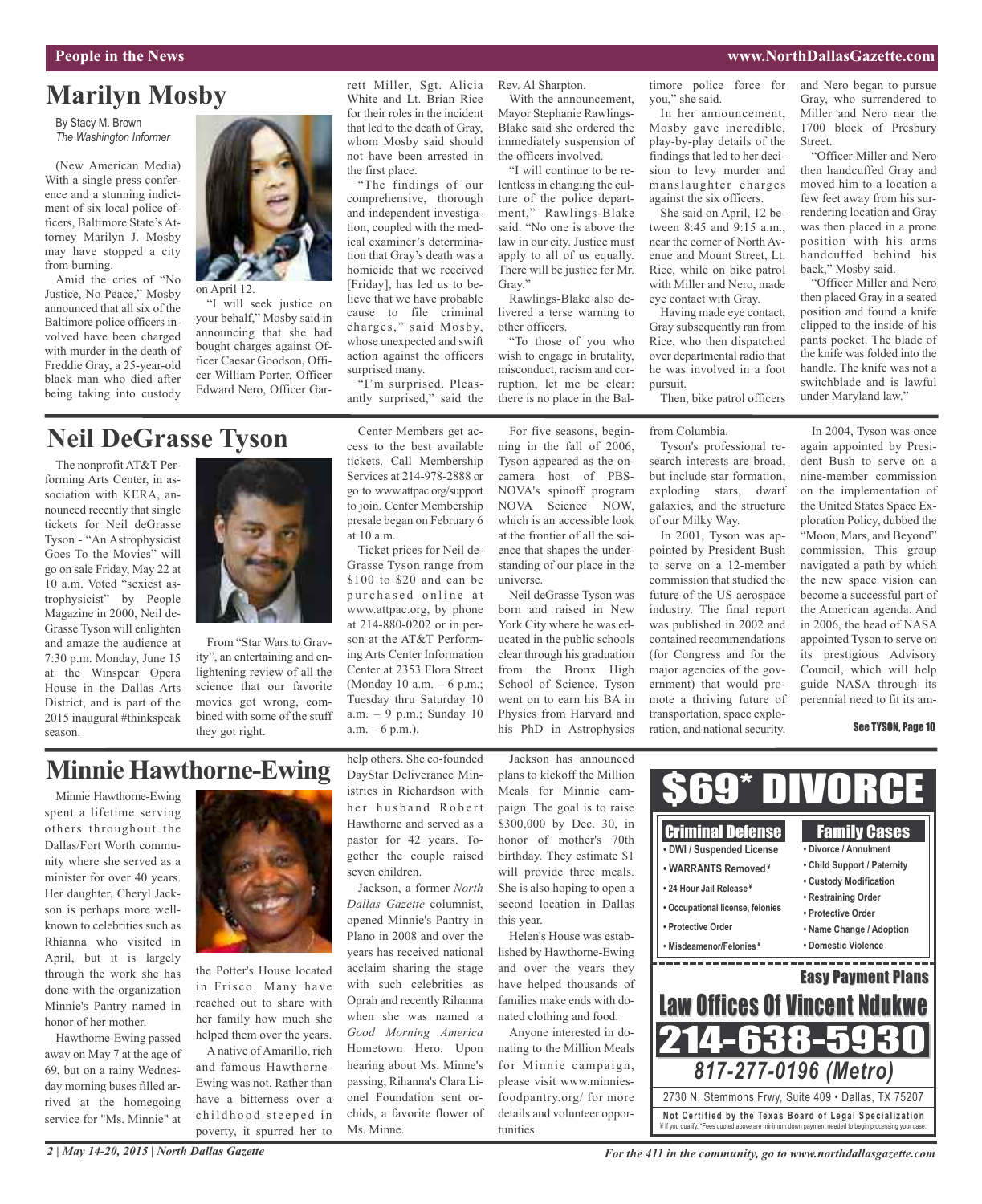

*North Dallas Gazette assumes no responsibility for unsolicited material and reserves the right to edit and make appropriate revisions.*

*"Do what you say you are going to do ... when you say you are going to do it."*

**Publisher's Office:** publisher@northdallasgazette.com

**Sales Department:** marketing@northdallasgazette.com

**Editorial Department:**

editor@northdallasgazette.com

### **Online:**

www.NorthDallasGazette.com www.twitter.com/NDGEditor www.facebook.com/NorthDallasGazette www.pinterest.com/NDallasGazette

### STAFF

**Chairman Emeritus** *Jim Bochum 1933 – 2009*

**Published By** *Minority Opportunity News, Inc.*

> **Web Master** *Todd Jones*

**Special Projects Manager** *Edward Dewayne "Preacher Boy" Gibson, Jr. James C. Allen*

**Community Marketing** *Nina Garcia Sonja Washington*

**Religious/ Marketing Editor** *Shirley Demus Tarpley*

#### **Advisory Board:**

*John Dudley Myrtle Hightower Fred Moses Annie Dickson Cecil Starks Willie Wattley Coty Rodriguez-Anderson B. J. Williams Denise Upchurch Barbara Simpkins, ADVISORY BOARD SECRETARY*

For the 411 in the community, go to www.northdallasgazette.com May 14-20, 2015 | North Dallas Gazette | 3

*The North Dallas Gazette, formerly Minority Opportunity News, was founded in July 1991, by Mr.Jim Bochum and Mr.Thurman R. Jones. North Dallas Gazette is a wholly owned subsidairy of Minority Opportunity News, Inc.*

## **Financial predators still target active duty military**

By Charlene Crowell NNPA Columnist

The men and women who wear our nation's uniform are expected to defend our nation at home and abroad. Yet, when it comes to financial services, service members are not always been protected in return.

The 2006 Military Lending Act (MLA) was enacted with broad and bipartisan support as a remedy to predatory lending that diminished military readiness. The first major step to provide financial protection to our armed forces was to limit interest rates and fees to no more than 36 percent rate cap for consumer credit. This rate cap initially applied to just three types of

products: tax refund loans, and both payday and auto title loans. The law also prescribed limits of indebtedness for payday loans less than 90 days and auto title loans with terms less than 180 days.

MLA's specific lending prescriptions had the unexpected result of lenders changing loan terms beyond the MLA's provisions, sometimes by as little as an extra day. While technically observing the letter of the law, these profiteers exploited a lending loophole to continue entrapping active duty service members in predatory lending products.

Last fall, the Department of Defense (DOD) proposed MLA broaden pro-

### **REALITY,** continued from Page <sup>1</sup>

For example, the *New York Times*/CBS News poll found that 61 percent of Americans believe race relations now are generally bad, up from the 44 percent who said so after the police killing of Michael Brown last summer. The *Wall Street Journal*/NBC News survey found that 96 percent of those polled expect more racial disturbances this summer.

The Pew Research Center on the People and the Press poll sought answers to five different major questions in the aftermath of the Baltimore protests. It found that, on the one hand, overall 61 percent of Americans believed the violent protests were largely the result of some people "taking advantage" of the situation to engage in criminal behavior (54 percent of Blacks said so compared to 66 percent of Whites). On the other hand, overall 56 percent of those surveyed also said that tensions between the police and the Black community played a significant role in the protests as well.

Not surprisingly, these and other surveys found that Blacks and Whites had significantly different responses to many of the questions. For example, the Wall Street Journal/NBC

News survey found that 60 percent of Blacks said the Baltimore protests reflected "longstanding frustrations about police mistreatment of African Americans." Just 32 percent of Whites agreed. In the New York Times/CBS News poll, 79 percent of Blacks said police are "more likely to use deadly force against a black person" than a White individual; but only 37 percent of Whites said so.

None of these surveys' individual or overall findings are surprising, of course. In fact, Americans' new worry about worsening race relations is just the latest turn of the wheel of the continuing dynamic of "racial déjà vu" I wrote about in a recent column: a racial crisis loop rooted in the age-old issue of Black Americans'status in American society.

Incidents of sharp racial controversy that push that issue to the top of the American agenda always lead Americans – largely, White Americans – to believe race relations are getting worse. One reason is that White Americans have always been significantly shielded, by government and privatesector actions, from the reality most Black Americans of high and low status face

posed amendments to existing regulations that would better ensure against evasive practices of predatory lending. These proposals are supported by the military community, Congressional leaders, state attorneys general as well as consumer and civil rights groups across the country.

Even so, this year some members of Congress inserted into the 2016 National Defense Authorization Act a short clause that would have given predatory lenders the opportunity to prolong their exploitative practices and also delay in implementing new regulations by the Secretary of Defense. The surprise move also undermined DOD's previous findings that

every day. Another is that the White majority has historically always taken refuge in the belief that the lack of a racial explosion means, as Bump wrote, the promised land of racial equality of opportunity and treatment has arrived. They're repeatedly shocked to discover that's not so.

One fresh proof that's still not so today can be found in the April employment data released last week by the federal Bureau of Labor Statistics. The good news was that the overall unemployment rate was essentially unchanged at 5.4 percent. The "shocking" news was that, while the White unemployment rate was 4.7 percent, the Black unemployment rate in April was 9.6 percent and that this actually represented a decline from its being above 10 percent in February and March. (The unemployment rate for Asian Americans was 4.4 percent; that of Hispanic Americans was 6.9 percent.)

Think of that: While the White unemployment rate is officially near the generally accepted level for "full employment," the Black unemployment rate is now just a few points below the 10.0 percent unemployment high-water mark reached during the Great Recession.

predatory lending is a threat to our national security.

Fortunately, and largely through the leadership of a veteran, Illinois' Congresswoman Tammy Duckworth, offered an amendment to the proposed authorization to preserve DOD's regulatory plans. After 18 hours of debate, enough support was gathered to remove the harmful language.

A 32-30 vote by the House Armed Services Committee removed the harmful language as the measure proceeds to the House floor for a final vote. The Duckworth amendment will enable stronger regulation to move forward. The goal of ensuring effective

#### See MILITARY, Page 11

And that's not merely the result of poorly educated Blacks lacking labor-market skills. A 2014 study by the Center for Economic and Policy Research, a progressive Washington-based think tank, found that in 2013, 12.4 percent of Black college graduates between 22 and 27 were unemployed, compared with the national rate of 5.6 percent, and that even those Black graduates with degrees in the sciences, engineering, technology and mathematics were enduring high unemployment and underemployment rates.

Study after study over the past two decades has shown why that particular gap persists: continued racial discrimination in the job market.

That's another "racial reality" America's White majority likes to pretend it can't see.

*Lee A. Daniels is a longtime journalist based in New York City. His essay, "Martin Luther King, Jr.: The Great Provocateur," appears in Africa's Peacemakers: Nobel Peace Laureates of African Descent (2014), published by Zed Books. His new collection of columns, Race Forward: Facing America's Racial Divide in 2014, is available at www.amazon.com.*



#### **Contributing Writers** *Jackie Hardy Ivy N. McQuain Terri Schlichenmeyer Nicole Scott*

*Jessica Brewer*

### *Tamarind Phinisee* **Editorial Writers**

*Ivy N. McQuain Ruth Ferguson Nicole Scott*

**Production** *David Wilfong*

### **Advisory Board Committees:**

Cecil Starks, CHAIRPERSON *Business Growth Referral* John Dudley, CHAIRPERSON

*Public Relations Planning and Implementation*

*Program Policy Development* Annie Dickson, CHAIRPERS

*Quality Assurance* Myrtle Hightower, CHAIRPERSON Coty Rodriguez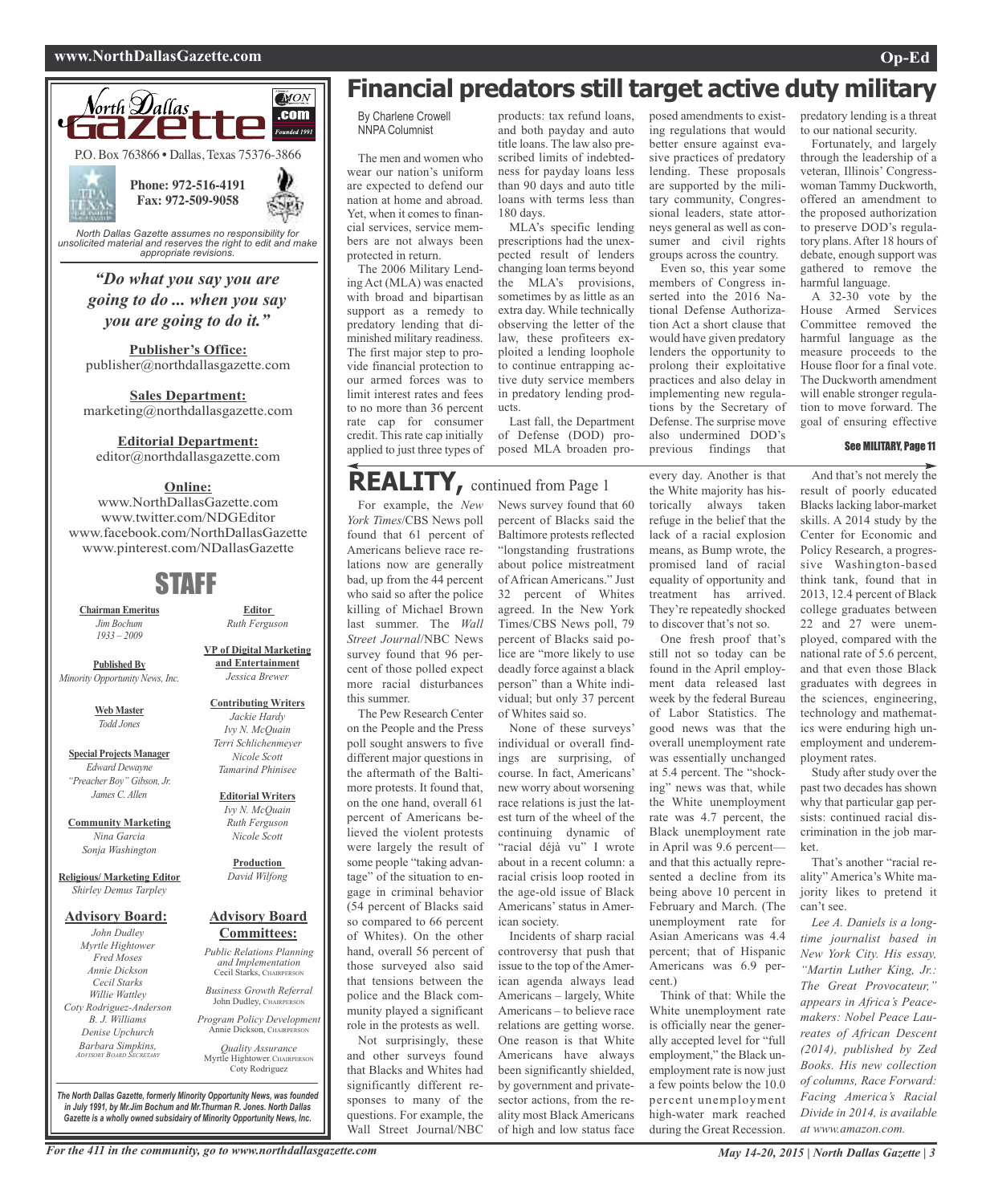## **Cocaine and amphetamine use harm brain more than we knew**

In a major advance in the field of neuropsychiatry, researchers in the Vollum Institute at Oregon Health & Science University have illuminated how cocaine and amphetamines disrupt the normal functioning of the dopamine transporter in the brain. This discovery paves the way for developing treatments that could blunt the effects of cocaine and amphetamines in patients who are addicted.

Currently, there are no approved drug therapies for amphetamine abuse, and the rate of relapse for people addicted to cocaine and amphetamines is high. The researchers' work was published online today in the journal Nature.

The dopamine transporter serves as a 'pump' that removes the neurotransmitter from the synapse, or the regions of nerve cell to nerve cell communication. Amphetamines and cocaine block dopamine signaling by interfering with the dopamine transporter.

Investigator.

"Addiction to ampheta-



mines and cocaine devastates lives, families and communities in Oregon and across the U.S. Our research pinpoints how these addictive drugs interfere with the dopamine transporter and normal signaling in the brain, bringing us closer to developing effective treatments for people who are addicted to cocaine and amphetamines," said Eric Gouaux, Ph.D., senior scientist in the Vollum Institute at OHSU, and Howard Hughes Medical Institute

In showing how cocaine and amphetamine block

normal dopamine signaling, the research provides insights, which may, in turn, lead to an understanding of why some drugs are addictive and others are not. It also opens the door to the development of drugs that could block the interference of cocaine and amphetamine with dopamine signaling.

"This research paper fills in a major gap in our knowledge that's persisted for decades: how exactly these highly addictive drugs impact normal brain functioning.

See BRAIN, Page 6

## Food Allergy Awareness Week 2015

marks Food Allergy Awareness Week, a time to focus public awareness on food allergy, a condition that affects an estimated 5 percent of children and 4 percent of adults in the United States. Allergic reactions to food can range from a few itchy hives to anaphylaxis, a severe and potentially lifethreatening allergic reaction. Currently, the only way to prevent food-induced allergic reactions is by avoiding triggering foods.

The National Institute of Allergy and Infectious Diseases (NIAID), the lead institute at the National Institutes of Health for food allergy research, is committed to supporting efforts to help better understand, prevent, and manage food allergies.

This week, May 10-16, NIAID efforts span the spectrum from basic research in allergy and immunology to clinical trials testing new strategies to prevent and treat food allergy. Earlier this year, NIAID-supported researchers from the Immune Tolerance Network reported results from a landmark clinical trial showing that peanut consumption in infancy can prevent the development of peanut allergy.

This week, as NIAID reaffirms its commitment to help reduce the burden of food allergy, President Barack Obama shares a Presidential Message (PDF) with everyone affected by this condition—those living with food allergy and their families, friends, and communities.

In observance of Food

Allergy Awareness Week, NIAID encourages the public to learn more about this disorder:

Watch an NIAID video External Web Site Policy that explains food allergy and offers tips on how to manage the condition (runtime 2.5 minutes)

Browse information about food allergy on the NIAID website, and learn about guidelines for the diagnosis and management of food allergy developed by an NIAID-sponsored expert panel

Read about food labeling regulations from the U.S. Food and Drug Administration

Learn about guidelines to manage food allergies in schools from the Centers for Disease Control and Prevention

### **ADVERTISEMENT**

### Procedure offers hope to Dallas-area women suffering with fibroid symptoms, including heavy bleeding



By age 50, 70% of women develop benign tumors of the uterus called fibroids. These growths can cause significant symptoms such as heavy bieeding, bioating, pelvic pressure, and frequent unnation. Despite the negative impact fibroids can have, many women choose not to seek treatment because they see the options as ineffective or too invasive. Hysterectomy is a common treatment but it involves the full or partial removal of the uterus. It is considered major, life-altering surgery-something many women would rather avoid.

### A revolution in fibroid treatment - right here In the Dallas area

After years of frustration with available fibroid treatments, Dr. Alan Greenberg of Health Central Women's Care in Frisco became the first doctor in Texas to use the Acessa"

Procedure. This procedure is notable for being a minimally invasive

outpatient treatment that requires no overnight hospital stay and a rapid recovery time of 3-5 days. It does not



Dr. Alan Creenberg of Health Central Women's Care, Acessa Trained Physician

damage or require the removal of the uterus and can treat all of a patient's fibroids in one visit, which minimizes the chances that symptoms will return.

### An Acessa success story

Gabrielle lived with the symptoms of fibroids for years, to the point where they became unbearable. She says, "I couldn't continue to live like this. I was doing things to try to relieve the pressure from fibroids but it was only a temporary fix." Fortunately, she found Dr. Greenberg and underwent the Acessa Procedure. Since then, Gabrielle says things have greatly improved.

"Prior to the surgery I was weak, I was tired. But since then I feel like I have more energy, I feel. more confident-it really changed my life."

Dr. Greenberg is so impressed with the Acessa Procedure that he's confident it will become the standard of care in the near future, replacing hysterectornies for the treatment of uterine fibroids.

If you'd like to learn more about a minimally-invasive procedure for fibroids that saves the uterus, call 972-765-7744 or visit www.acessatexas.com.

Acessa is cleared by the FDA for the treatment of symptomatic uterine fibroids. There are risks associated with all minimally invasive surgical procedures, including serious complications such as infection, bowel injury, and postoperative bleeding. Please consult with an Acessa-trained gynecologist to understand the risks of surgery and find out if Acessa may be right for you.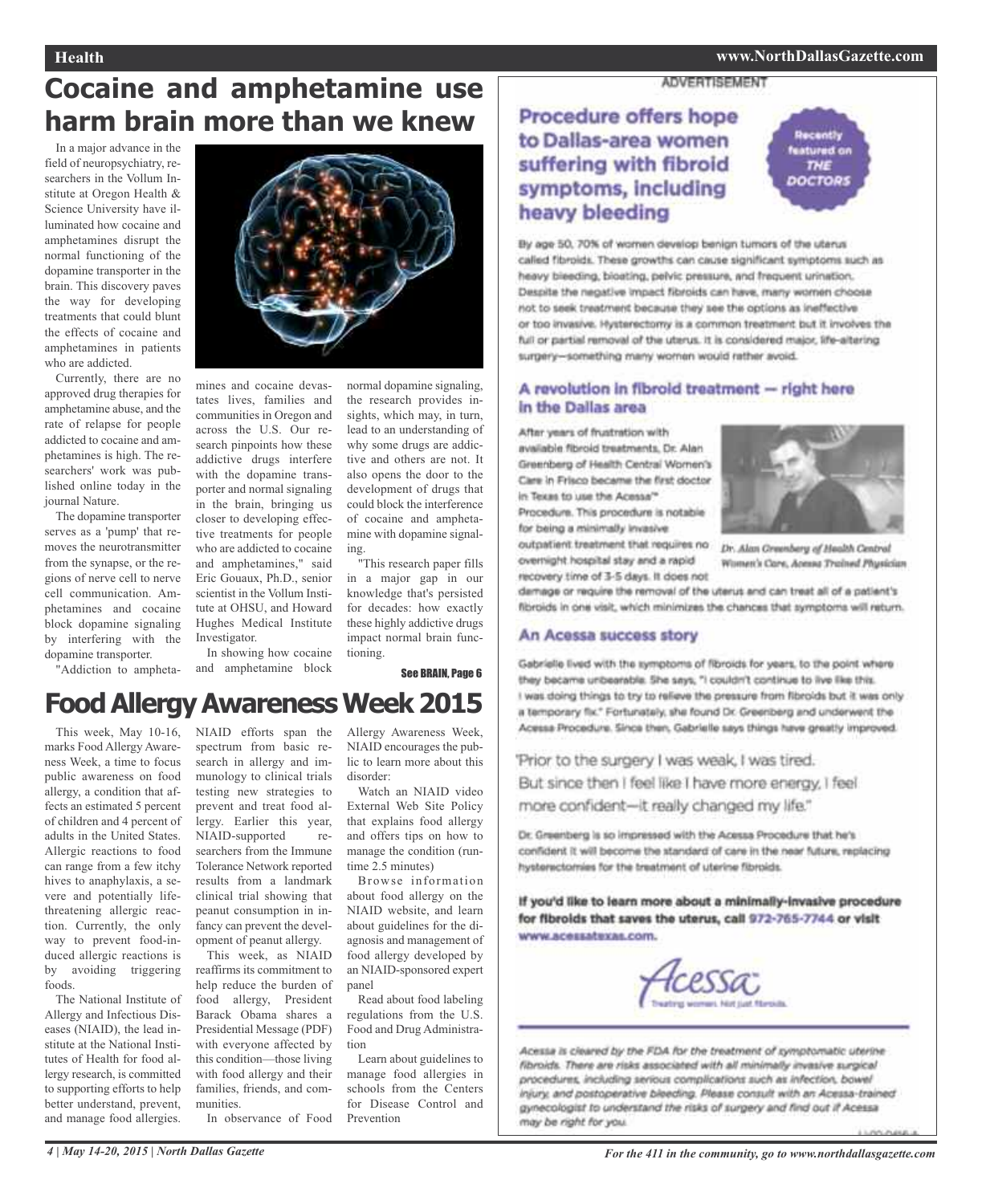### **Community News**

# **Carrollton gets second chance at \$100k for dog park**

KNOXVILLE, Tenn. – Today, more than 54 million households in the United States have dogs – a total of 77.8 million dogs. While dog parks provide a wealth of benefits to both dogs and the area they live in, many communities simply don't have the budget to build their own dog park. This year, one corporation will help more of our nation's dogs have a space they can call their own.

PetSafe brand, an industry leader in the development of innovative pet behavioral, containment and lifestyle product solutions, is giving five U.S. communities the opportunity to win funds to help build a dog



park in its fifth annual Bark for Your Park Contest. The contest, which launches on May 13, 2015, will award one \$100,000 grand prize and four finalists with \$25,000 each to build an

off-leash dog park in their community.

Last year, Waverly, Iowa took home the grand prize of \$100,000 after beating out the more than 1,400 communities that were *Alex / Flickr Janice Watson / Flickr*

nominated in the contest. www.petsafe.net/barkfory-The town, which has a population of approximately 9,874, garnered a total of 133,545 votes. Tab Ray, Director of Waverly Leisure Services, was overwhelmed by the support of the community and excitement of their dog park dreams now becoming a reality.

"We have already seen the positive effects of the PetSafe Dog Park in our community by the interest and the attendance in the planning and development committee meetings," Ray said.

From May 13 through June 10, anyone within the U.S. can vote for his or her community every day on ourpark and Facebook. Based on the information provided by each community, PetSafe will confirm the availability of land, civic leader support, population size and total number of votes to select 15 finalist communities, which will be announced on June 17.

To help communities in their efforts to gain support, the brand provides downloadable tools and weekly tips online at www.petsafe.net/barkforyourpark. The site also has a forum where past Bark for Your Park winners provide advice for this year's voting communities.

"We've seen how a dog

park can enhance a community, bring responsible pet owners together and create a wonderful place to visit and exercise," said Willie Wallace, CEO of Radio Systems Corporation, makers of the PetSafe brand.

"After working with our hometown of Knoxville, Tenn. to build six dog parks and helping four years'worth of Bark for Your Park winners plan, build and open their parks, PetSafe is proud to support communities in their efforts to provide a place for their dogs to socialize and play."

For more information, please visit www.petsafe.net/ barkforyourpark.

### **Over \$110,000 raised through North Texas Walk to Cure Arthritis**

DFW area residents raised more than \$110,000 to fight and cure arthritis by participating in the North Texas Walk to Cure Arthritis on May 9, 2015. Participants and teams rallied together at Arlington's Globe Life Park, braving wet weather, to show their support and be the voice of people living with the nation's leading cause of disability.

Funds raised through Walk to Cure Arthritis events across the nation will support Arthritis Foundation programs, research and advocacy initiatives to help



prevent, control and find a cure for this crippling disease.

"This is the second year that the Arthritis Foundation has held the Walk to Cure Arthritis North Texas at needed dollars to fund local

Globe Life Park," says Arthritis Foundation South Central Region CEO Susan Carter. "This is such a great venue to raise awareness while raising critically

programs and research to find a cure and end the pain of arthritis for those who suffer from this debilitating disease in North Texas."

The event featured local honorees who shared their inspirational stories about their personal battles with arthritis. By sharing these experiences, Military Honoree, Master Sergeant Bridget Sonsel, and Youth Honoree, Emma Calhoun, were able to put a face on arthritis and remind participants arthritis doesn't discriminate by age, gender, race, or social economic status – it

affects all populations, particularly our nation's veterans. To learn more about their stories or to make a donation in their honor, visitwww.walktocurearthritisnorthtx.org. Fundraising will remain open through August 2015.

Arthritis is a crippling disease that costs the U.S. economy \$156 billion dollars a year, and it is a more frequent cause of activity limitation than heart disease, cancer or diabetes. The disease impacts more than 50 million adults and  $300,000$  children – or approximately 22 percent of the United States population. In Texas alone, there are 3.6 million adults and 25,000 children suffering from arthritis.

Walk to Cure Arthritis, the Arthritis Foundation's national signature event, is nationally presented by Amgen, Massage Envy Spa and Aleve. Local corporate supporters of the North Texas Walk include: Local Presenting Sponsor, Pollock, as well as local sponsors Parker University, Bristol-Myers Squibb and others.

# **Three hidden Hispanic heritage gems near Dallas**

 $\ell$ ex

The Texas Historical Commission's (THC) new travel guide, Hispanic Texans: Journey from Empire to Democracy, showcases a range of heritage tourism sites with cultural and historical attractions significant to the Hispanic experience in Texas. Whether an afternoon adventure or weeklong road trip, visits to these sites are a meaningful way to learn about and connect with Texas history and culture.

The 100-page guide is organized by locations in the THC's 10 Texas Heritage Trail Regions, allowing



*Cathedral Santuario de Guadalupe is the oldest Catholic Church in Dallas. (Photo John McStavick / Flickr)*

users to plan trips according to destinations within specific areas. With hundreds of entries, the publication guides travelers to sites everyone has heard of—like

the missions of San Antonio—but also highlights intriguing lesser-known destinations. Here are three locations in or near the Dallas area to start the fun and educational journeys awaiting you across Texas.

Located in the heart of the Dallas Arts District, the Cathedral Santuario de Guadalupe is the city's oldest Catholic Church and supports one of the largest Latino congregations in the U.S. Designed by noted architect Nicholas J. Clayton, the Gothic Revival cathedral was dedicated in 1902 and features 100 stained

glass windows filling its massive nave, a 224-foot spire, and an impressive 49 bell carillon.

Temple's Little Joe y La Family Museum is an ideal day trip destination for fans of Tejano music and Texas music history.

The museum documents the life, family, and decadeslong career of the Grammy Award-winning artist who transformed traditional conjunto music and was an integral part of the Chicano movement.

The Mission Tejas State Park in Grapeland contains a replica of Mission San Francisco de los Tejas, the first Spanish mission in East Texas. Located in the Texas Forest Trail Region, the 660-acre park is about a two-hour drive from the Dallas-Fort Worth Metroplex.

Hispanic Texans: Journey from Empire to Democracy is free and can be ordered online, or downloaded at www.TexasTimeTravel.co m. The new guide joins the suite of THC travel guides that includes African Americans in Texas: A Lasting Legacy, helping readers plan heritage travel journeys and find specific attractions as they travel across the state.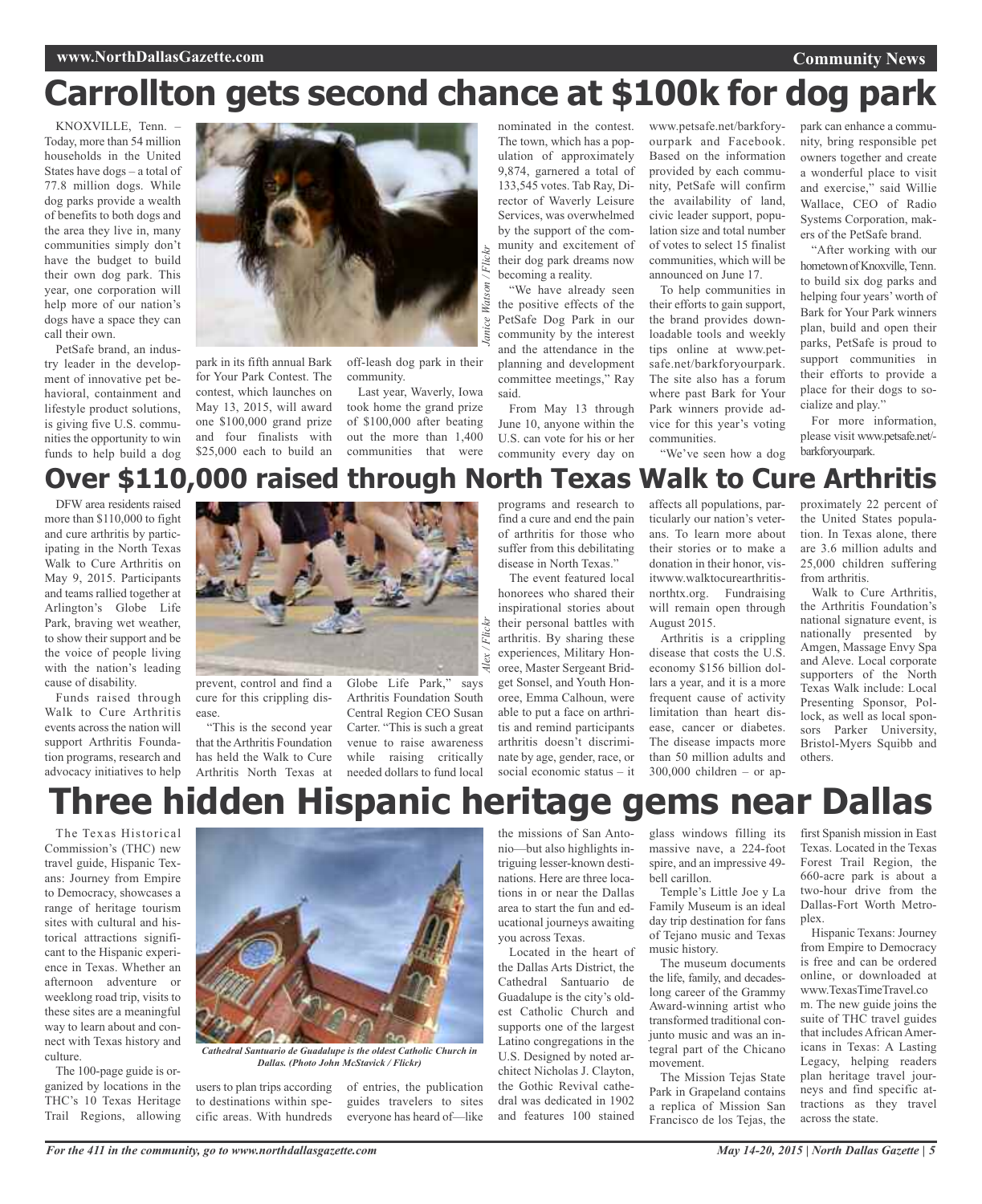## **Garland ISD MS teacher wins Badough-Metts Scholarship**

Garland ISD's Schrade Middle School teacher Lauren Craft received a pleasant surprise during a staff meeting in April. The sixthgrade social studies teacher was awarded the Michelle Badough-Metts Memorial Scholarship, a gift that will help her pursue a master's degree in library science.

"I was so thankful and honored when I learned that I was this year's recipient," Craft said. "I felt energized by the award, as well. I am inspired to make sure I rep-



*Pam Drummond, Lauren Craft and Principal Rachael Brown. (Photo courtesy GISD)*

resent the purpose of the ian."

scholarship well in my future role as a school librar-Sponsored by the Garland ISD Education Foun-

dation, the Badough-Metts Scholarship awards \$500 to one district teacher or librarian who is working on a library certification or degree. Inspired by her mentor and mother—both GISD librarians—Craft was one of six hopeful applicants this year.

"I applied for the scholarship because my mentor, Schrade Middle School librarian Pam Drummond, and my mother, Williams Elementary School librarian Jan Craft, suggested I do

so," she explained. "I was excited to learn that there was a scholarship specifically geared toward teachers pursuing their master's in library science."

After reviewing all six applications, a committee of three district librarians determined Craft best exemplified excellence in librarianship or library training. Named the 2014-15 honoree, Craft believes this distinction motivates betterment in her field.

"I feel like these scholar-

ships are a way for GISD to show support for teachers who are actively pursuing their career goals," she commented. "I think it is important for the GISD Education Foundation to continue to sponsor this type of scholarship, which promotes the continued professional growth of teachers."

To learn more about the Badough-Metts Scholarship, or other professional scholarships, visit the Education Foundation's website.

### **SMU Dedman Law receives \$2 million gift for Women & The Law Faculty Chair**

Ellen K. Solender, SMU law alumna and emeritus faculty member, is giving \$2 million to the Dedman School of Law to fund the Ellen K. Solender Endowed Chair in Women and the Law.

The Solender Chair will support a Dedman Law faculty member, to encourage research, teaching and advocacy in legal education and the legal profession, aimed at advancing equality for all women. The gift provides \$1.5 million for endowment and \$500,000 for operational support until the endowment matures.

"Professor Solender's decision to endow a chair in women and the law could not come at a better time," said SMU President R. Gerald Turner. "This faculty position underscores Dedman Law's commitment to empowering women to assume positions of influence in their professions. Hers is a gift that will have continuing impact."

"As only the second woman to receive tenure at the law school, Professor Solender has been a trail-

This groundbreaking research arms the pharmaceutical industry with specific information about targets for treatment, opening the door for new therapeutic approaches for blocking the effects of cocaine and am-

blazer in legal education, said Jennifer Collins, Dedman Law's Judge James Noel Dean and professor of law. "She has dedicated her career to promoting equity and mentored countless women along the way. This gift will allow the law school to continue Professor Solender's important work on issues that will advance the rights of women, ensure gender equality, and train lawyers to pursue these goals."

Solender points to a number of significant events over the last 100 years that raised hopes for gender equality, citing the 19th Amendment granting women the right to vote in 1920, the right of women to serve on Texas juries in 1954, and the Lilly Ledbetter Fair Pay Act of 2009.

"My mother worked for the passage of the 19th Amendment and thought she would see equality in her lifetime. I thought I would see it in mine," Solender said. "Now I worry whether my granddaughter and my great-great nieces will see equality in

phetamine." said Richard Goodman, M.D., Ph.D., director of the Vollum Institute at OHSU. "In light of the profound economic and social costs of drug addiction in the U.S., this research could have a trans-

their lifetimes. I now realize these were only milestones on a longer journey to equality. These issues are so important to me, it is my hope that this endowed chair could be a catalyst and hopefully speed up the journey to equality for women."

"Professor Solender's generous gift to her University home is meaningful on many levels," said Brad Cheves, SMU vice president for Development and External Affairs. "Because she has had the foresight to provide \$500,000 in operating funds as part of her gift, the University will seek to fill the chair immediately rather than wait for the endowment to mature. We are grateful for both the good this gift will do for the community, as well as its thoughtful financial structure.'

Ellen Karelsen Solender Solender entered what was then known as SMU School of Law in 1968 at the age of 44. She had earned a bachelor's degree at Oberlin College and worked for AT&T's Bell Labs before working for the Wall Street Journal after she

This paper is the culmination of more than 20 years of work at the Vollum Institute investigating regulation of the critically important dopamine transporter, a protein that has key contributions to such neuropsychiatric diseases as

formative effect."

and her husband, the late Robert L. Solender, moved to Dallas. Active with the League of Women Voters, Solender believed government officials were not taking her questions seriously, and she entered law school to improve her credentials.

Solender earned her J.D. in 1971 and joined the law school's staff shortly after graduation. She joined the faculty in 1973 and in 1977 became the second woman in the history of the law school to receive tenure. Solender co-authored the Research Methods/Legal Writing Manual with nowdeceased SMU Dedman Law Professor Alan R. Bromberg. She retired in 1994 as Professor Emeritus of Law.

Solender has previously made gift designations to the Ellen K. Solender Institute in Free Speech and Mass Media Law Fund, and the law library book fund. She has been active on boards and commissions throughout the University and served as vice president and acting president of the Faculty Senate.

schizophrenia, depression, drug abuse behavior, and attention deficit disorder.

The economic cost of mental illness in the U.S. is now estimated to be more than \$300 billion annually, with 20 percent of adults reporting a diagnosable mental illness each year.

In 2011 Solender received the League of Women Voters' Susan B. Anthony Award. The emeritus professor also has been a supporter of the Dallas Museum of Art, Educational First Steps Legal Aid

of Northwest Texas, the North Texas Food Bank, Oberlin College and Parkland Foundation and has been an adviser to the city of Dallas' Domestic Violence Task Force since its inception in 1987.





800-481-7894

**GREAT SAVINGS! Smart Pack Call Today!** 1-855-403-3338 Se Habia Español Requires 54-yearth conseil rest and credit qualification. Other explose 6/14/15. Call for details. Restrictions.apply

**BRAIN, continued from Page 4**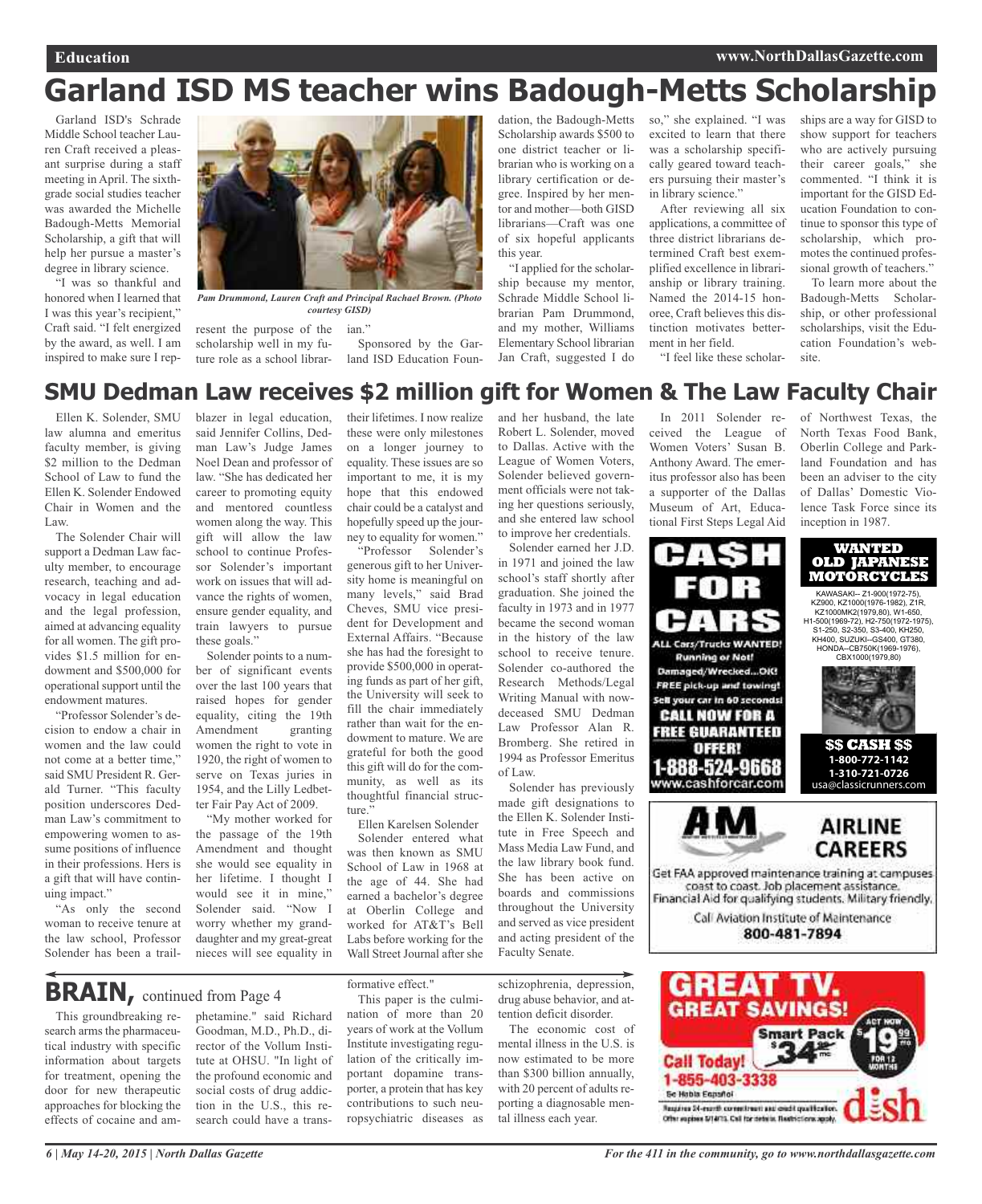### **Red Cross Opening Multi-Agency Resource Center in Van**

VAN – The American Red Cross and partner agencies have coordinated efforts to open a Multi-Agency Resource Center to help residents of Van, Texas following a devastating tornado that claimed lives and destroyed or substantially damaged more than 120 homes. The Center will be located at the Van Community Center, 310 Chestnut in Van. Hours for Thursday will be 10 a.m. – 5:00 p.m. Friday and Saturday hours will be from 9:00 a.m. –  $5:00 \text{ n m}$ 

Families can meet with agencies such as the American Red Cross, The Salvation Army, Texas Baptist



Men, Victim Relief Ministries, Christian Aid Ministries-Disaster Response, Lions Club, Health & Home Services and others.

The Multi-Agency Resource Center is designed to be a one-stop-shop for affected residents as they begin the initial stages of recovery.

For more information, please visit redcross.org or follow us on Twitter @redcross.

## **HARDY,** continued from Page <sup>1</sup>

PG Top Uncommitted List). This tournament features up to 120 players all vying for the attention of Major League Baseball scouts, who put on the Major League Baseball Scouting Bureau Pro Workout during the Texas vs. The World event.

Each of those charged with evaluating talent including former major leaguers. The scouts who run the event, in the end, settle on two players including Hardy.

Hardy and another black player who attended the tournament are considered "toolsy," a term indicative of MLB's vaunted 5-tool rating system, of which only the rarest of players possess all five tools (think Barry Bonds, Ken Griffey Jr., Mike Trout, Josh Hamilton,. etc.): 1) hit for power, 2) hit for average, 3) field, 4) speed, and 5) arm strength.

One thing about the MLB Scouting Bureau ratings is that it's not necessarily designed to carve up players in nice little compartments. The ratings are the same whether you are a 15 year old or a 25 year old. The ratings are based on a major league level player.

So, in essence, both players, by virtue of their showing, graded out to Major League level talent and in the process, may have earned a tryout to the prestigious Area Code Games which feature some of the nation's top high school players.

Hardy, by now a senior at Prosper, has been identified as draft eligible. He possesses speed to burn along with a strong arm that was recently clocked at 94 miles an hour.

Well let's review. So far so good; Hardy has acclaim beyond the borders of Texas, has received recognition from even Major League Baseball for his athletic prowess, is a team player who has proved a pivotal cog on his teams and could perhaps become a draft pick for some lucky MLB team.

What about college though? What if he has a parent who has raised him to not get lost in the glitz and glamour of pro sports (not shunning it altogether but always weighing options properly)? What if Hardy grew up in a culture that stressed education

## **Eastfield student cartoonists earn national recognition in SPJ competition**

MESQUITE — Eastfield College students Jonathan Wences and Alex Hernandez were named national finalists in editorial cartooning Monday, when the Society of Professional Journalists released its 2014 Mark of Excellence Awards.

Judges selected a national winner and two finalists from a group of winners from the SPJ's 12 regions.

Previously, the Eastfield duo had earned first place in Region 8, which includes four-year and twoyear colleges and universities from Texas and Oklahoma. Eastfield entered a

It would appear that Hardy – who possesses a 3.4 grade-point average, an SAT score of 1520, and an ACT score of 22 – would fit the bill of most any NCAA college or university in the nation, whether he plays

As you may know, the NCAA penalizes programs whose Academic Progress Rate (APR), a measure of eligibility and retention and indicator of eventual graduation rates, consistently fails to achieve a score of 925 (equivalent to a 50 percent graduation rate; 1,000 score is perfect). Possible sanctions await those programs and include possible loss of scholarships. For this reason and others, it is imperative that NCAA sports programs ensure that their incoming players "make the grade" on the front end, so as not to allow the school to fall into the grasp of NCAA violation

above all else?

sports or not.

investigators.

We're glad that Hardy will be attending Paris Junior College. Texas JUCO's (junior colleges) rank with the tops in the nation and kids routinely move on from these two-year schools

ran in The Et Cetera student newspaper during 2014 into the competition. The cartoons addressed the issues of race, immigration and education.

"Jonathan and Alex took timely and sensitive topics and conveyed messages about them through art," Eastfield College Student Publications Manager Beth Langton said.

"This isn't an easy task, and they performed flawlessly. I'm so proud to see their work receive national recognition."

The award caps another strong year for Eastfield College's Student Publica-

pros.

series of three cartoons that tions team, which also won the 2014 Pacemaker award given by the Associated Collegiate Press to the top college newspapers in the country. Only four twoyear schools in the country received the prestigious award.

> Staff members from The Et Cetera traveled to Philadelphia in October to accept the award, as well as two individual national awards: fifth place for B e s t N e w s p a p e r Spread/Page by Yolanda Ramirez and honorable mention for Story of the Year by Justin David Tate. The newspaper also won second place in Best of

Show at the convention.

In April, Eastfield College also took home 35 awards from the Texas Intercollegiate Press Association convention in San Antonio.

"I tell my students all the time that they are creating good journalism, but I suspect they think I'm required to praise them," Langton said.

"Winning awards like these shows them that experts in the field respect their work."

A complete list of the SPJ Mark of Excellence award winners can be found at www.spj.org/moe14.asp.

to four-year schools or the But the question begs: why Paris Junior College? Where are all the choices that are enjoyed in other

sports that black players play? Why not University of Arizona? Why not Notre Dame? Why not University of Texas or TCU or Texas A&M? Why is it that in

Hardy's case, the MLB has identified Hardy as a prospect, but there are no serious takers within the NCAA hierarchy of Division 1 schools?

NDG now has a "Special Advertising Package" for churches and non-profit organizations that need to let the community know about your Special Event.

### Opportunity You Can Measure...

### **Church Events**

• Church Anniversary

- Pastor's Anniversary
- Women's Day
- Men's Day
- **Non-Profit Org. Events** • Fundraisers (Concerts)
- - Special Events (Personal or Community)

## Special Rate \$199

(Black & White, per insertion) Ad size - 4.905" x 6" (Quarter Page, B&W) (NOTE: Color Ad \$75 extra per inserion)

Production disclaimer - NDG ad meake-ready is not included in promotion. Layout/production of "copy ready" ad will be a nominal extra cost. E-mail ad copy to: Marketing@NorthDallasGazette.com or call our Marketing Department today!

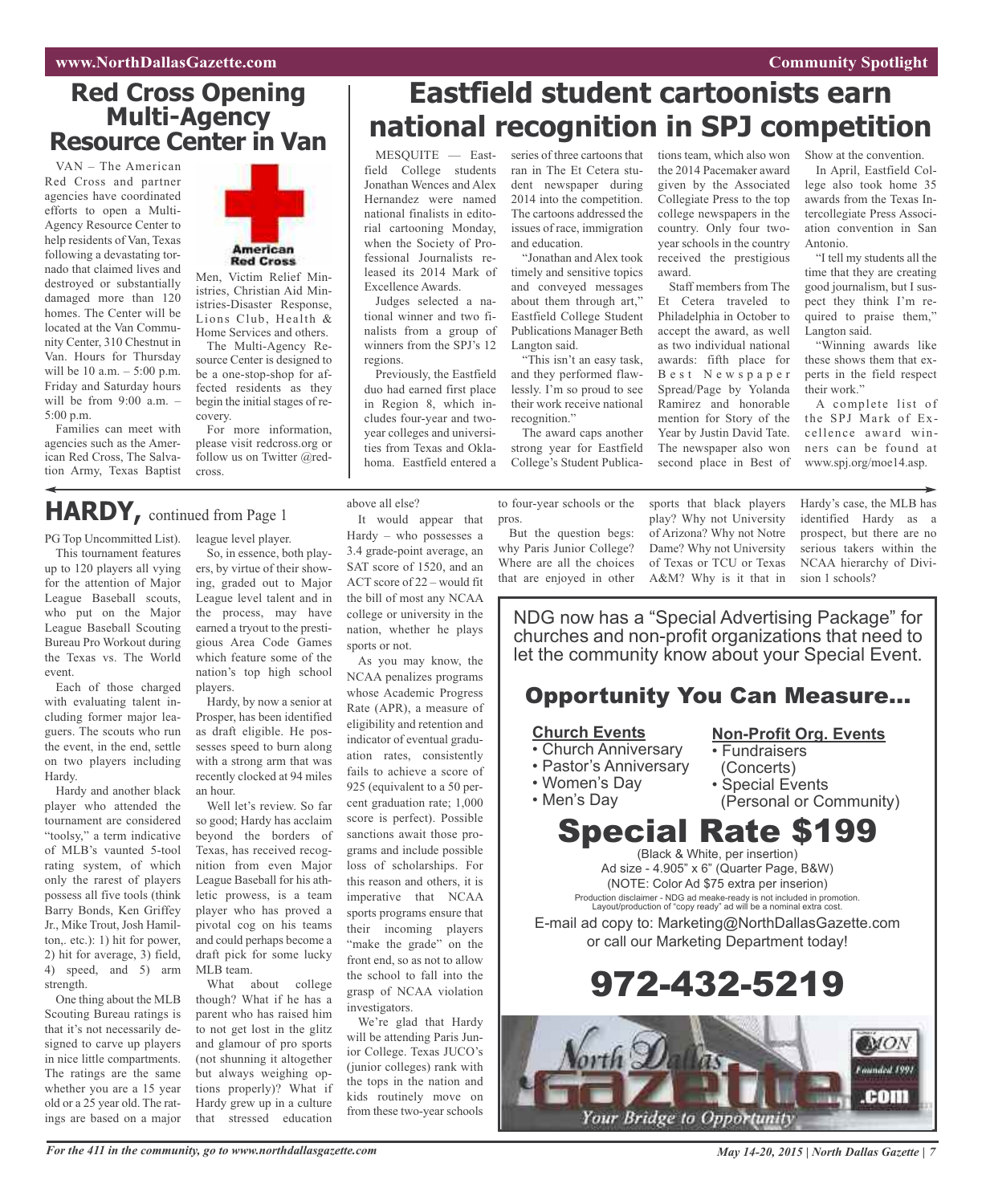### **Dallas city races going into runoffs**

Dallas Mayor Mike Rawlings not only won, he trounced his opponent Marcos Ronquillo by capturing 73 percent of the votes cast. What few votes were cast. Rawlings victory appeared to be city-wide with the strongest support from the

southern region. Mayor Pro Tem Atkins' District 8 seat in southern Dallas was pursued by six candidates but the two runoff opponents are Erik Wilson and Dianne Gibson. Atkins this week announced his support for Wilson.

Other races include • Council District 3 Casey Thomas versus Joe Tave.

• Council District 7 voters will choose from Tiffinni Young or Kevin Felder.

• Council District 10 featuring Paul Reyes in a race against Adam McGough

## **Parkland hosting a Women's Health Fair this week**

Everyone who flies has heard the refrain over the airplane intercom: "In the unlikely event of emergency, put your own oxygen mask on first before assisting others." It's a message more women should take to heart in their personal lives, healthcare experts say.

To improve health awareness, a Women's Health Fair providing information and healthcare assistance to women is being presented by Parkland through Friday at the E. Carlyle Smith Jr. Health Center in Grand Prairie from 9 a.m. to 1 p.m., focusing on different topics daily. On May 14 the topics will include breastfeeding; and on May 15 health screenings for blood glucose, cholesterol and rapid HIV testing will be provided. Speaker presentations are in English and Spanish, and admission is free.

"Too often, women put their own needs last," said Sentayehu Kassa, MD, Lead Staff Physician, Parkland's Vickery Health Center. "Women make healthy lunches for our husband and children but are too busy to take a lunch break ourselves," said Dr. Kassa. "We run our kids from school to soccer or dance practice, but can't find time to get ourselves to the gym. And many times, women make sure everyone else in the family gets regular check-ups but fail to schedule their own doctor visits."

Making your own health a priority is the best thing you can do for your loved ones, physicians say, because if you aren't getting oxygen, how can you help others breathe and thrive? And the U.S. Department of Health and Human Services agrees.

The agency's Office on Women's Health (OWH) leads the annual observance of National Women's Health Week, this year observed May 10-16, to encourage women to improve their health.

According to OWH, one of the most important steps to protect your health is to visit a doctor for regular checkups and preventive screenings

Here's a list of some of the most essential health screenings recommended for women by the U.S. Preventive Services Task Force (USPSTF) and other healthcare organizations:

• Blood pressure screening, starting at age 18, at

• Cholesterol: the USP-STF recommends screening women aged 20-45 for lipid disorders if they are at increased risk for coronary heart disease and strongly recommends screening women 45 and older for lipid disorders if they are at increased risk for coronary heart disease.

least every two years.

• Cervical cancer screening in women aged 21-65 years with Pap smear every three years.

• Mammograms and breast exams: The USPSTF<br>recommends screening recommends mammography for women 50-74 years of age every two years. However, the American Cancer Society recommends that women age 40 and older should have a mammogram

For more information about Parkland's women's health services, visit www.parklandhospital.com.

### TISEO PAVING COMPANY 419 E. Hwy. 80, Mesquite, TX 75150 Tel: (972) 289-0723 Fax (972) 216-5637 www.tiseopaving.com Performing Concrete Street Paving in the Metroplex Area We Accept Subcontracting Bids For All Public Works Projects in the Dallas Area.

We Are Accepting Applications for Concrete Mixer Drivers and Heavy Equipment Mechanics

**Equal Opportunity Employer** 

## **Jorge Acosta Named Principal of Gilbert Elementary School**

Jorge Acosta, a 17-year employee of Irving ISD, has been named principal of Gilbert Elementary School. He is currently an assistant principal at Davis Elementary School, where he has served since 2014.

Prior to his position at Davis Elementary, Acosta was assistant principal at Keyes Elementary School from 2007 to 2014 and an instructional technology specialist at Lamar Middle School from 2004 to 2007. He started his work in Irving ISD as a third and fourth grade bilingual educator at Good Elementary School from 1998 to 2004.

"I am grateful and honored to be able to serve the F.M. Gilbert Elementary School community," says Acosta. "I look forward to working collaboratively with the staff, students and parents of F.M. Gilbert in order to continue making



an impact on individual

student success."

"Mr. Acosta has served students as a campus administrator at both Keyes and Davis elementary schools exceptionally well," says Associate Superintendent of Academic Services Adam Grinage, Ed.D. "Mr. Acosta is focused on the success of each student and works hard to maximize every student's potential."

Acosta holds a bachelor's degree in Spanish and a master's degree in educational administration and policy study from the University of Texas at Arlington.

He will begin transitioning to the principal position in June.



*For the 411 in the community, go to www.northdallasgazette.com*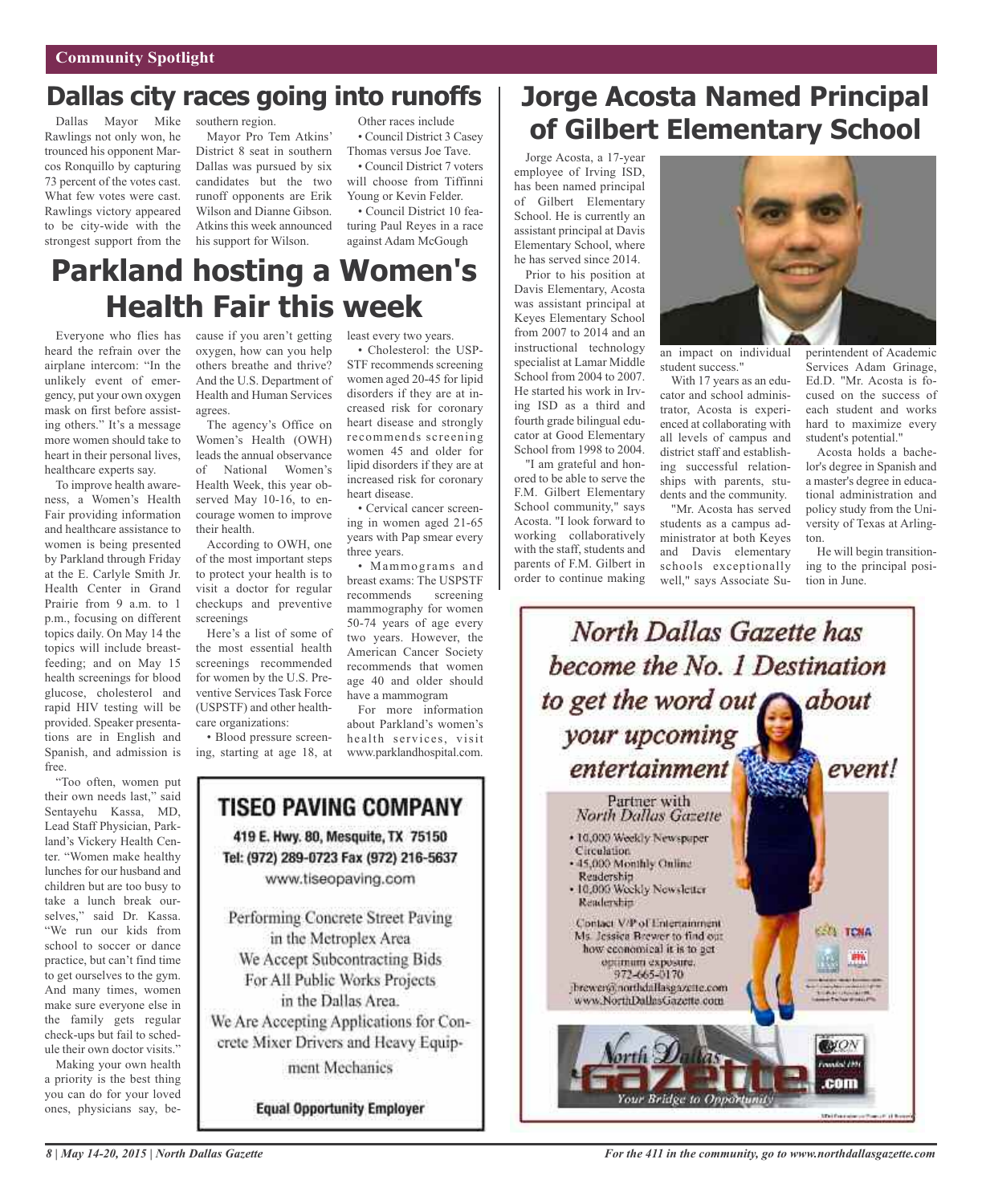# **NDG Book Review: Listen to Your Mother!**

By Terri Schlichenmeyer

#### Safe.

That's what you would've been, if you'd just paid attention to your mother. You wouldn't have caught your death of cold or poked someone's eye out. You'd never even bother looking for money trees. Accidents would be free of dirty undies, and you'd have nice things.

But nooooo, you didn't heed Mom's advice until you had children of your own. And in "Listen to Your Mother," a collection of essays edited by Ann Imig, you'll see what else you missed.



For much of your life, your mother's told you what to do. As it turns out, she IS the boss of you and sometimes her advice is right. Other times, says Mary Jo Pehl, her words scare you enough that "she should have a flashlight under her face."

And yet – you've probably noticed that Mom is strong as steel. Maybe she "leads you to water and stays till you drink," as does Tasneem Grace Tewogbola's mother. And even if, like Lea Grover, you've forgotten things, you still know Mom's "a supernatural entity made of love… and constant presence."

If you're the moming one, then you understand how Jenny Fiore needs outings "in order to keep my child happy enough, occupied enough not to break me." You can "finally let go of all your crazy hopes and dreams and just live vicariously through your children," says Wendi Aarons. Like Jennifer Ball, you know that traditions mean everything. Like Stacey Connor, you can do what's right for your child and hope the condemnation isn't too harsh. And you can remember, as does Natalie Cheung Hall, "I am a good mom because I have a good mom."

Mothers, as anyone who's had one knows, come in all shapes and sizes. Some of them are single, while some families have two moms. In many cases – like that of Alexandra Rosas – Grandma takes the role and "all the ugliness of my world disappears," or an

Auntie does the mothering. Some moms eagerly anticipate their babies' birth, others fear for their child's future before it's even born, and all mothers find it hard to let go.

And sometimes, Mom is actually a Dad…

So, all things considered, you were a pretty good kid – although there were times when, well, let's just say that "Listen to Your Mother" could help make amends.

Because of long Wisconsin winters spent with two small children, blogger-editor Ann Imig created a stage show "to make room for the voices of other

mothers and men and women…" and from which her book is titled.

Some of these fifty-some essays will make you laugh, of course. Others will resonate in your own life. A few will make you wonder if the author somehow knew your mother. Many stories will touch your heart – and at least one will break it in pieces.

If you're a mother or a mom-to-be, you'll find comfort and kindred spirits inside this addictive, easyto-read book. If you're looking for something to give your own Mom, I'd say wrapping up "Listen to Your Mother" is safe.

## **Blues Legend B.B. King in hospice care at Las Vegas home**

By Chelsea Lenora White Special to the NNPA from the *Houston Forward Times*

Blues legend B.B. King was in hospice care Friday at his home in Las Vegas, according to a longtime business associate with legal control over his affairs.

The 89-year-old musician posted thanks on his official website for fans' wellwishes and prayers after he returned home from a brief hospitalization, said Laverne Toney, King's longtime business manager and current power-of-attorney.

"Mr. King is where he

**Enter to Win!**

*B.B. King has thrilled millions throughout his enduring career.*

**Ticket Giveaway**

wishes to be," Toney said. "He's always told me he doesn't want to be in a hospital. He wants to be at home."

An ambulance was summoned Thursday after what Las Vegas police Officer Jesse Roybal characterized as a domestic dispute over medical care. No arrests were made, and Roybal said no criminal complaint was filed.

Toney disputed reports by celebrity website TMZ citing one of King's daughters as saying she called police because she was upset about her father's condition and that he had suffered a

minor heart attack. Efforts by the Associated Press to reach the daughter, Patty King, were not immediately successful.

Paramedics checked King's heart rhythm, and he was treated at the hospital for complications of high blood pressure and diabetes, Toney said. King was diag-

nosed with diabetes decades ago.

Roybal confirmed that police received a report on Nov. 16 claiming abuse at the house. No charges have been filed, and the police spokesman said details of the investigation were not immediately available.

King's hospitalization

was the second in a month. He posted a similar message to fans when he returned home April 7.

He canceled the final shows of his 2014 tour last October after falling ill in Chicago.

The Rock and Roll Hall of Famer is considered one of the greatest guitarists of all time. He has released more than 50 albums and sold millions of records worldwide.

His guitar, famously named Lucille, has soared and wailed in songs ranging from "Every Day I Have the Blues" to "When Love Comes to Town" to "The Thrill is Gone."



*NDG Entertainment Ticket Giveaway!!! Visit www.northdallasgazette.com to win tickets to Just Like Yo' Daddy @ Friendship West Baptist Church, June 20,2015.*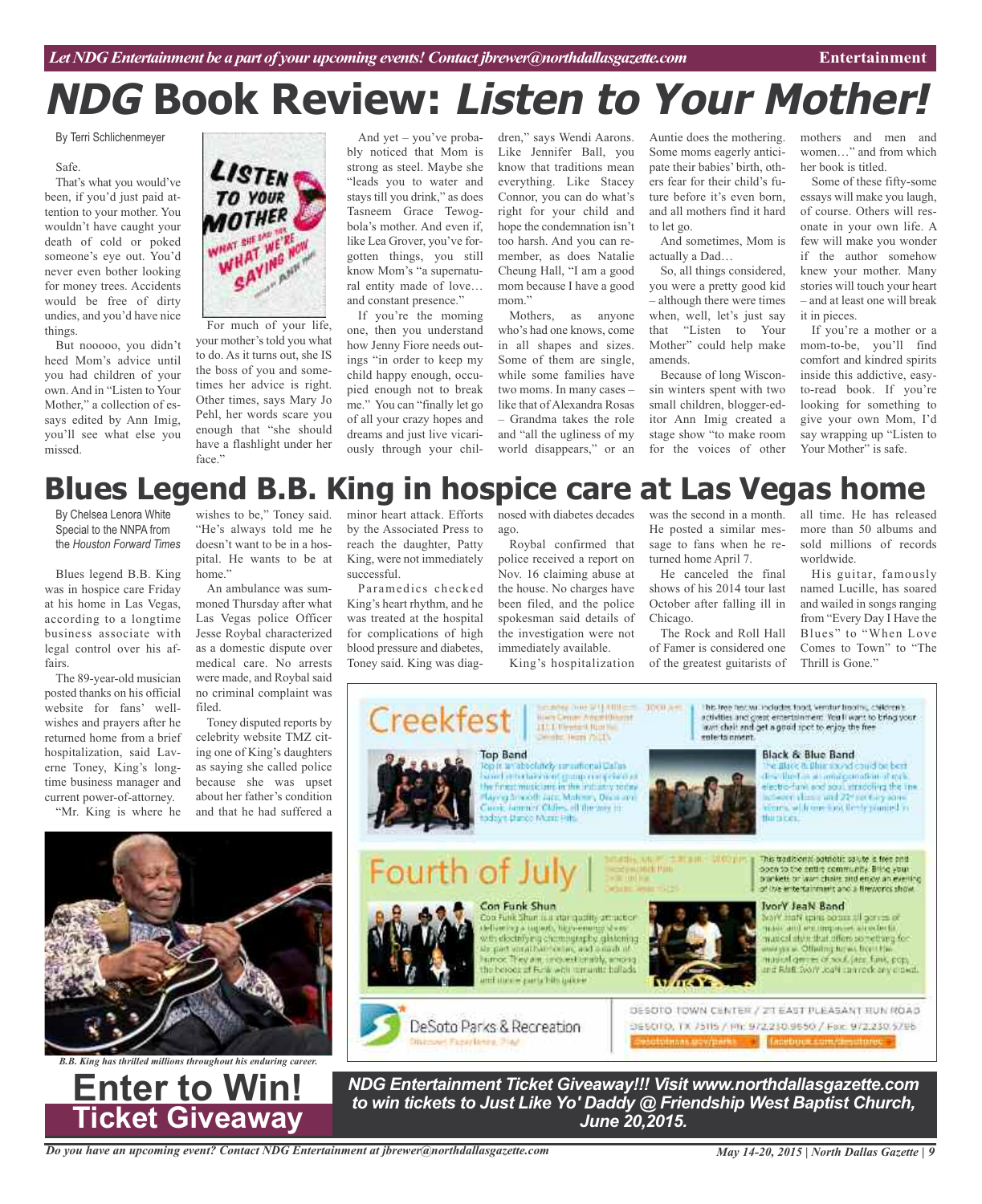## **Grab a drink at 31st Annual Main Street Fest in Grapevine**

The 31st Annual Main Street Fest - A Craft Brew Experience, presented by Bank of the West, opens Friday, May 15 at 10 a.m. and admission is free until 5 p.m. Festival hours are Friday, May 15 and Saturday, May 16, 10 a.m. - 11:30 p.m. and Sunday, May 17, 11 a.m. - 6 p.m. After 5 p.m. on Friday, adults are \$7 and children 6 - 12 and seniors are \$5. Weekend passes are \$15. Souvenir weekend passes are \$20. Complimentary shuttles run continuously from designated parking lots. Guests will enjoy three full days of familyfriendly festival fun.



Kick off American Craft Beer week by attending prefestival Craft Brew Dinners at local Grapevine restaurants that will feature different types of craft beers

paired with a variety of foods chosen by the brewmaster and chefs. At Main Street Fest, there will be a separate ticketed Craft Brew Experience on the

festival grounds that will offer more than fifty craft beers to taste.

There are many activities for the family such as watching your kids explore the KidCave, enjoying a variety of different stages featuring kids stage shows, museum exhibits and live entertainment throughout the festival. Make sure to visit the Carnival & Midway and enjoy all of the Historic Downtown Grapevine shopping along Main Street.

Wine aficionados, enjoy a glass of wine at one of the premium wine areas including the Texas Wine Pavil-

Attention shoppers! Main Street Fest features a unique lineup of marketplace and artisan vendors at this year's event. With new and returning vendors, Main Street Fest is the perfect spot to find a fabulous gift for yourself or that someone special. And don't forget, the more than 80 locallyowned shops, galleries, restaurants, jewelry stores, boutiques and more lining Grapevine's Historic Main Street will be open during the festival.

ion.

## **Are you looking for Black Love? There's an app for that**

Winston-Salem, NC (Black-News.com) -- Thanks to the launch of a new dating app called Real Black Love, African American singles across the nation are now able to download and use a dating app created specifically for them. There are over 15,000 singles already using Real Black Love and the anticipation is that the app will alleviate the anxiety of relationship-focused black singles nationwide.

"With so many hook-up apps to download, African-Americans seeking relationships finally have a better option at their fingertips," said Joseph Dixon, founder/CEO at Real-BlackLove.com.

The launch of Real Black Love's dating app could prove to have perfect timing due to the statistics of the Pew study, which says attitudes toward online dating, especially in the African American community, "have progressed in a clearly positive direction." In fact, 59 percent of Internet users agree that online dating is a good way to meet people. That's up from 44% in 2005.

In one of the most amazing adventures of his life, Dixon will be searching for love as he attempts Fortyeight Dates in Forty-eight States. The team at Real Black Love hopes to accomplish for the founder what he has not had the opportunity to do in years; find a life partner. Dixon's team will search for potential matches for the founder by using the Real Black Love app. The company has shared that the series of dates will be documented and adapted for television.

Real Black Love is available on both iTunes and Google Play.

The launch of the app is being celebrated by extending free communication for all members through May 31, 2015.

To learn more about Real Black Love, please visit RealBlackLove.com.

### **TYSON,** continued from Page <sup>2</sup>

bitious vision into its restricted budget.

In 2014, he hosted the television series Cosmos: A Spacetime Odyssey, a reboot of Carl Sagan's 1980 series Cosmos: A Personal Voyage. The U.S. National Academy of Sciences awarded Tyson the Public Welfare Medal in 2015 for his "extraordinary role in exciting the public about the wonders of science."

Tyson is the recipient of 18 honorary doctorates and the NASA Distinguished Public Service Medal, the highest award given by NASA to a non-government citizen.

His contributions to the public appreciation of the cosmos have been recognized by the International Astronomical Union in their official naming of asteroid "13123 Tyson."

For more information on the AT&T Performing Arts Center, to become a member, or to make a donation, visit www.attpac.org.



*NDG Entertainment Ticket Giveaway!!! Visit www.northdallasgazette.com to win tickets to DCT's Jackie & Me!*

*10 | May 14-20, 2015 | North Dallas Gazette*

**Enter to Win!**

**Ticket Giveaway**

*Do you have an upcoming event? Contact NDG Entertainment at jbrewer@northdallasgazette.com*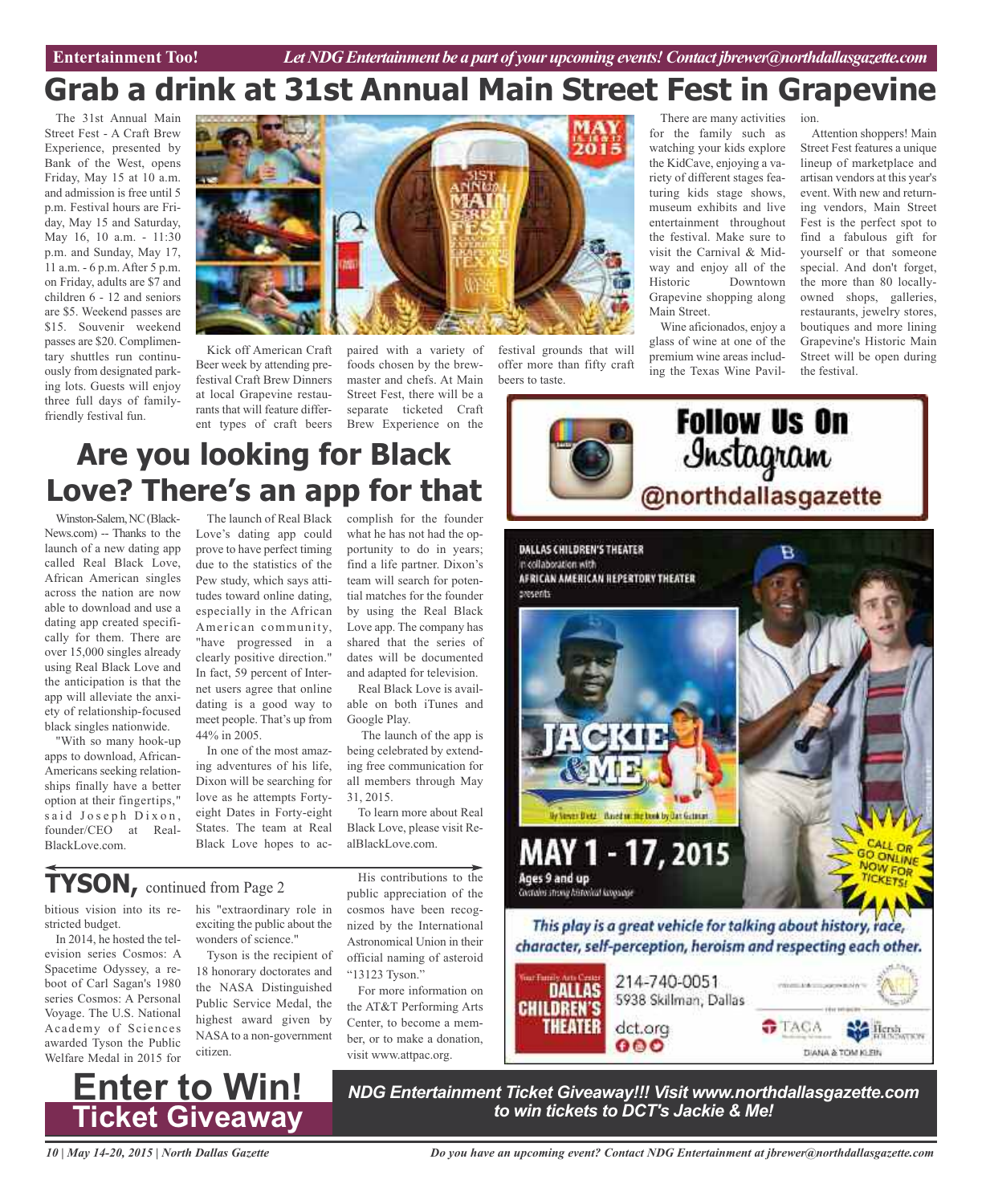### cent Minority Business En-**New MGM resort lauded for minority business participation**

By Stacy M. Brown Special to the NNPA from the *Washington Informer*

MGM National Harbor is meeting — and in some cases exceeding — its local and minority participation

goals that Prince George's County officials set in a Community Benefits Agreement.

The \$1.2 billion hotel and casino project that's being constructed along the Potomac River has a 31 per-

### **MILITARY,** continued from Page <sup>3</sup>

regulation of predatory lending aimed at active duty military families and will include new safeguards affecting credit cards, highcost installment loans and payday loans offered by banks that are termed 'deposit advances.'

Observed Congresswoman Duckworth, "As the Department of Defense and Consumer Financial Protection Bureau's own reports show, service members have not been fully protected since the MLA was passed, and further delay will put more service members and their families in harm's way."

Working with the Office of Service Member Affairs,

CFPB published a December report that found:

\* Some depository institutions extended millions of dollars in deposit advances to service members with APRs that typically exceeded 300 percent. As open-ended lines of credit, the loans were not bound by the MLA;

\* In Illinois, a 12-month auto title loan of \$2,575 carried a finance charge of \$5,720 plus a \$95 lien fee. The loan was technically legal because its duration was beyond 181 days:

\* In Texas, a lender sold a \$485 installment loan to a service member with a 584.72 APR for a period of less than six months. In ad-

dition to the borrower's \$1,428 repayment, the borrower was charged a separate credit access business fee and 9.75 percent interest on the loan.

The rate exceeds the goal

terprise participation rate, according to the first quarterly report issued by an oversight committee formed to evaluate the company's

hiring efforts.

"The products that have been marketed and extended to service members while the current Military Lending Act regulations have been in place underscore the limitations of those regulations in protecting service members and their families across the credit marketplace," states CFPB's report. "This issue is of substantial concern to the Bureau and we will continue to use the tools available to us to address the consumer financial challenges affecting the military community."

of 30 percent established in the agreement.

Further, there's a 16 percent participation of countybased Minority Business Enterprises, exceeding the 12 percent goal noted in the Community Benefits

Added Congresswoman Duckworth. "Service Members continue to be vulnerable to abusive lending that causes incredible financial difficulty for them and directly impacts military readiness. Those who work every day to defend our nation deserve the strongest protections our government can provide."

Rep. Duckworth and other members of the House Armed Services Committee who worked to stop the ploy to delay financial protections for our troops did the right thing at the right time.

*Charlene Crowell is a communications manager with the Center for Responsible Lending. She can be reached at Charlene.crowell@responsiblelending.org.*

Agreement (CBA).

However, achieving those goals isn't without its challenges, said Phyllis James, MGM Resorts International's executive vice president and chief diversity officer.

"As far as challenges … one of the things I think people should understand is that working with us is not the same as working with a hotel down the street," James said.

**Market Place**



**No Matter How Small** 

Fax Information To: 972-509-9058 Call:

972-432-5219 (Leave Message)

Friail: inquiries1909@gmail.com



**FREE RENT**

### **Same Day Move-In • GREAT Location!! (Dallas)**

STOP PAYING SO MANY FEES! Our rent is FULL SERVICE. We pay for utilities – electricity, heating, air conditioning, and janitorial services … it's all included! No "Plus-E" – No "CAM." NO PERSONAL OR BUSINESS FINANCIAL HISTORY REQUIRED! GREAT DEALS ON ONE-ROOM SUITES! --- STOP PAYING TOO MUCH RENT! (Just North of Downtown Dallas)

• Surveillance Camera • No Application or Application Fees • Five-Page lease - Short & Simple • Extremely Competitive Rates • Same-Day Move-In • Flexible Lease Terms • On-site Management, Maintenance, Leasing and Space Planning • Ample, Convenient Parking • No Credit Check • Beautiful Glass & architecturally unique Building! **Rent Starting at \$199 per month (9.99/sq.ft.)**

Office / Medical Space 1327 Empire Central (@ I-35 Stemmons Freeway) Dallas, TX 75247 (972) 432-5219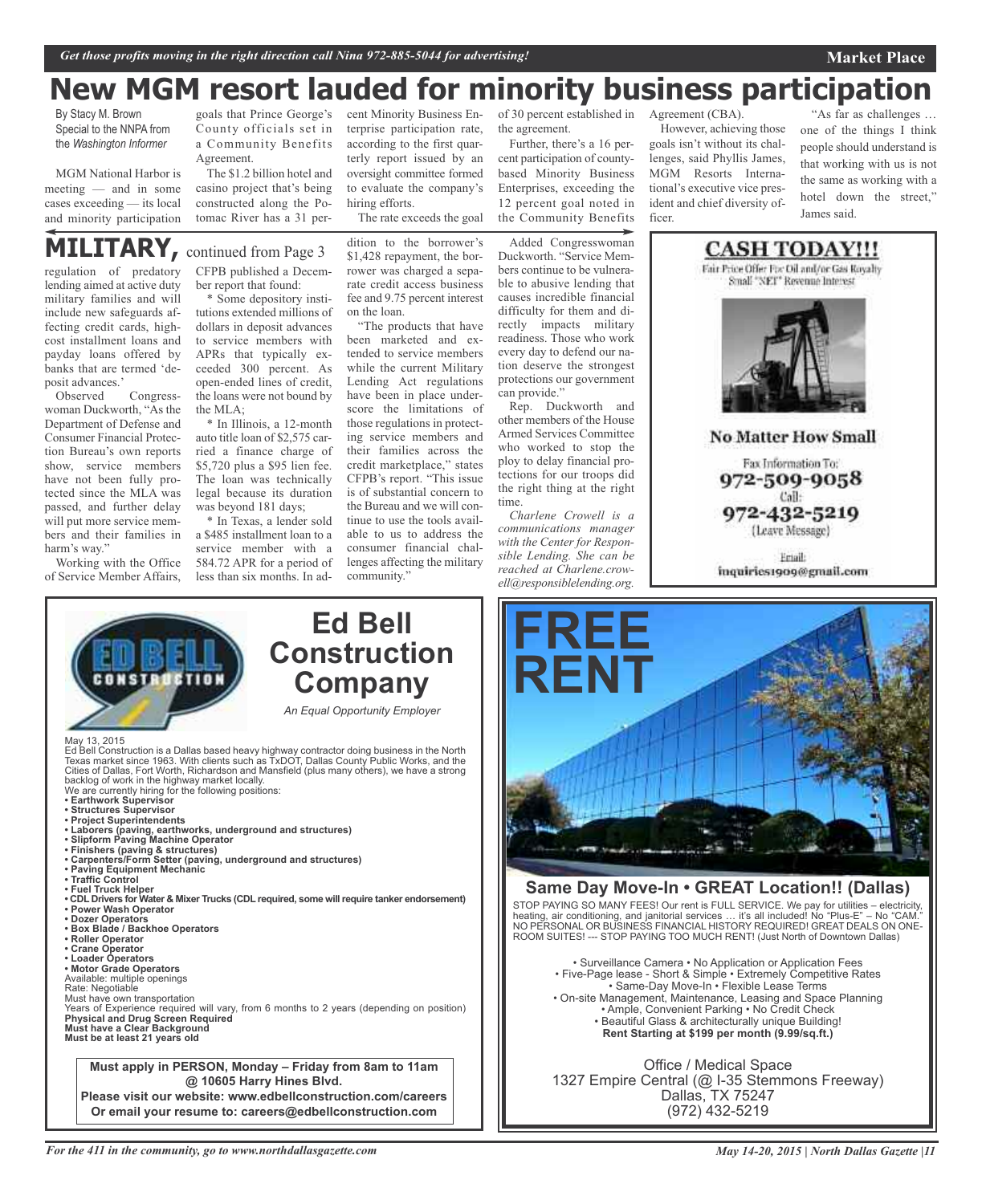**Hey Irving, Pick Us Up!**

**You can find a copy of the North Dallas Gazette at any one of these fine businesses and organizations. Be sure to pick up a copy every week to stay on top of the issues important to the Irving area in particular and the DFW African**

### **Black unemployment dips below 10 percent**

By Freddie Allen NNPA Senior Washington Correspondent

WASHINGNTON (NNPA) – The Black unemployment rate fell to single digits (9.6 percent) in April, for the first time since President Barack Obama was elected in 2008.

Despite the improvement, the Black jobless rate is still double the unemployment

rate of White workers, which has remained flat since February at 4.7 percent.

Valerie Wilson, the director of the Program on Race, Ethnicity, and the Economy at the Economic Policy Institute, a progressive think tank focused on low- and middle-income families, said that said that the gradual decline in the Black un-See JOBS, Page 13

## **SAP Consultant**

Master's in CS or Business Adm.+2 years (or Bachelor's + 5 yrs). Exp to include configuration of: SAP R/3 FI/CO modules such as CCA, PS, PA, PCA.

Forward resumes to: **Human Resource Department Qualinfotech Solutions Inc. 2727 LBJ Frwy, Suite 438 Dallas TX 75234** sree@qualinfotech.com





**Iglesia Santa Marie de Guadolupe**

**The Chateau on Wildbriar Lake** 1515 Hard Rock Rd

397 East Las Colinas Blvd, Ste. 180

4835 N. O'Connor Blvd.

Drive

1150 W. Pioneer Drive **Capistrano's Café &**

4650 W. Airport Frwy

2648 N. Beltline Rd.

**The Spirit Grille** 4030 N. MacArthur Blvd #112

**El Rancho Restaurant**

**504 Salon** 3414 W. Rochelle

**Irving YMCA**

**Mitchell's Barbershop** 4020 N. Beltline Rd

**Roy's Pawn Shop** 635 E. Irving Blvd

Ste. 100

2601 S. MacArthur

**Bombay Sizzlers**

**Le Peep**

**Evergreen Missionary Baptist Church "The Green"** 3329 Country Club West **Irving Islamic Center Valley Ranch - Valley Ranch Masjid** 9940 Valley Ranch Pkwy W.

**Church**

**Lee Park Recreation Center** 300 Pamela Drive

**Center**

**Mustang Park**

**Northwest Park Recreation Center** 2800 Cheyenne St. **Senter Park Recreation Center** 907 S. Senter Rd

**Mattito's Tex Mex** 1001 MacArthur Park

**Taqueria El Tacazo**

**Catering**

**Empress of China**

1210 E. Irving Blvd **Lively Pointe Youth** 909 N. O'Connor Rd

220 W. Irving Blvd

**Austin Recreation Center** 825 E. Union Bower Rd.

**American community as a whole.**

**Houston Recreation Center** 3033 Country Club Rd.

**Cimarron Park Recreation Center**

201 Red River Trail

**Heritage Senior Center** 200 Jefferson Street

**iRealy Office Building** 320 Decker Drive

**Irving Hispanic**

**Irving City Hall**

801 W. Irving Blvd

**Church** 3537 E. Gilbert Road

**Evergreen Baptist Church** 3329 W. Country Club Drive

**Po' Boys Restaurant** 4070 N. Beltline Rd. Ste. 100

**Girl Friends Africa** 4070 N. Beltline Rd. Ste. 134

**VW Barbership** 4070 N. Beltline Rd. Ste. 143

**Northlake College** 2000 College Blvd Bldg. A

**Emmanuel Baptist Missionary Church** 511 Gilbert Road **Ben Washington Baptist Church** 3901 Frisco Ave **Shepherd Church** 615 W. Davis **West Irving C.O.G.I.C.** 4011 Conflans Road **Bible Way Baptist Church** 4215 N. Greenview Dr.

**Strictly Business** 4159 W. Northgate **Washateria** 3712 Cheyenne Street **New Life Ministries** 3706 Cheyenne Street **Elisha Mane Attractions** 3704 Cheyenne Street **Bear Creek Community Church** 2700 Finley Rd.

**Antioch Christian Church** 2041 West Walnut Hill

**Kasbah Grill** 2851 Esters Rd

**Fresh Food Store** 4020 W. Northgate Drive

> **Lee's Catfish** 1911 Esters Road

**Danal's Mexican Restaurant** 508 N. O'Connor Rd

**Fred's Pit Barbecue** 808 E. Irving Blvd

**Gary's Barbershop** 2117 Story Rd.

**African Village Restaurant**

3000 N. Beltline Rd

**New Look Barbershop** 3317 Finley Rd.

**Irving Arts Center** 3333 N. MacArthur #200

### CADNET/NORTH DALLAS GAZETTE **National and Local Classified Advertising Network**

To advertise call 972-509-9049 Email (ad for quote) opportunity@northdallasgazette.com

### Autos Wanted

TOP CASH FOR CARS, Any Car/Truck, Running or Not. Call for INSTANT offer: 1-800-454-6951

### Health & Fitness TAKE VIAGRA? SAVE \$500! 100mg,/Cialis 20mg. 40+4 FREE, PILLS

.Only \$99.00. Save \$500! 1-888-797-9024

VIAGRA 100MG and CIALIS 20mg! 50 Pills \$99.00 FREE Shipping! 100% guaranteed. CALL VIAGRA 100mg, CIALIS 20mg. 40 tabs +10 FREE, \$99 includes FREE SHIP-PING. 1-888-836-0780 or Metro-Meds.net

NOW! 1-866-312-6061

### **Insurance**

Auto-Insurance-Help-Line. Helping you find a Car Insurance Payment You can afford. Toll Free 1 - 8 0 0 - 2 3 1 - 3 6 0 3 www.Auto-Insurance-Helpline.org

**Miscellaneous** FREE Home Satellite, Free Installation, Free HBO, Cinemax, Showtime, Starz For 3 Months All For \$19.99/Month w/24mo. Agreement. ACT NOW, Receive \$50.00. (888) 662-6040

Make a Connection. Real People, Flirty Chat. Meet singles right now! Call LiveLinks. Try it FREE. Call NOW: 1-888-909- 9905 18+.

AVIATION Grads work with JetBlue, Boeing, Delta and others- start here with hands on training for FAA certification. Financial aid if qualified. Call Aviation Institute of Maintenance 866-453- 6204

Dish Network - Get MORE for LESS! Starting \$19.99/month (for 12 months.) PLUS Bundle & SAVE (Fast Internet for \$15 more/month.) CALL Now! 1-800-615-4064

DISH TV Starting at \$19.99/month (for 12 mos.) SAVE! Regular Price \$34.99 Ask About FREE SAME DAY Installation! CALL Now! 877- 477-9659

CASH FOR CARS, Any Make or Model! Free Towing. Sell it TODAY. Instant offer: 1-800-864-5784 Wanted to Buy

CASH PAID- up to \$25/Box for unexpired, sealed DIABETIC TEST STRIPS 1-DAYPAY-MENT.1-800-371-1136

*ADVERTISE to 10 Million Homes across the USA! Place your ad in over 140 community newspapers, with circulation totaling over 10 million homes. Contact Independent Free Papers of America IFPA at d a n i e l l e b u r n e t t ifpa@live.com or visit our website cadnetads.com for more information.*

Reader Advisory: the National Trade Association we belong to has purchased the following classifieds. Determining the value of their service or product is advised by this publication. In order to avoid misunderstandings, s vertisers do not offer employment but rather supply the readers with manuals, directories and other materials designed to help their clients establish mail order selling and other businesses at home. Under NO circumstance send any money in advance or give the client your checking, license ID, or credit card numbers. Also beware of ads that claim to guarantee loans regardless of credit and note that if a credit repair company does business o phone it is illegal to request any money before delivering its service. All funds are based in US dollars. 800 numbers may or may not reach Canada.

#### **Irving Salvation Army** 1140 E. Irving Blvd **Antioch Christian** 2043 W. Walnut Hill Ln **Georgia Farrow Recreation Center** 530 Davis Street

**Chamber of Commerce** 135 S. Jefferson

**Recreation Center** 2223 Kinwest Pkwy 825 W. Irving Blvd

**Irving Public Library**

**Shady Grove CME**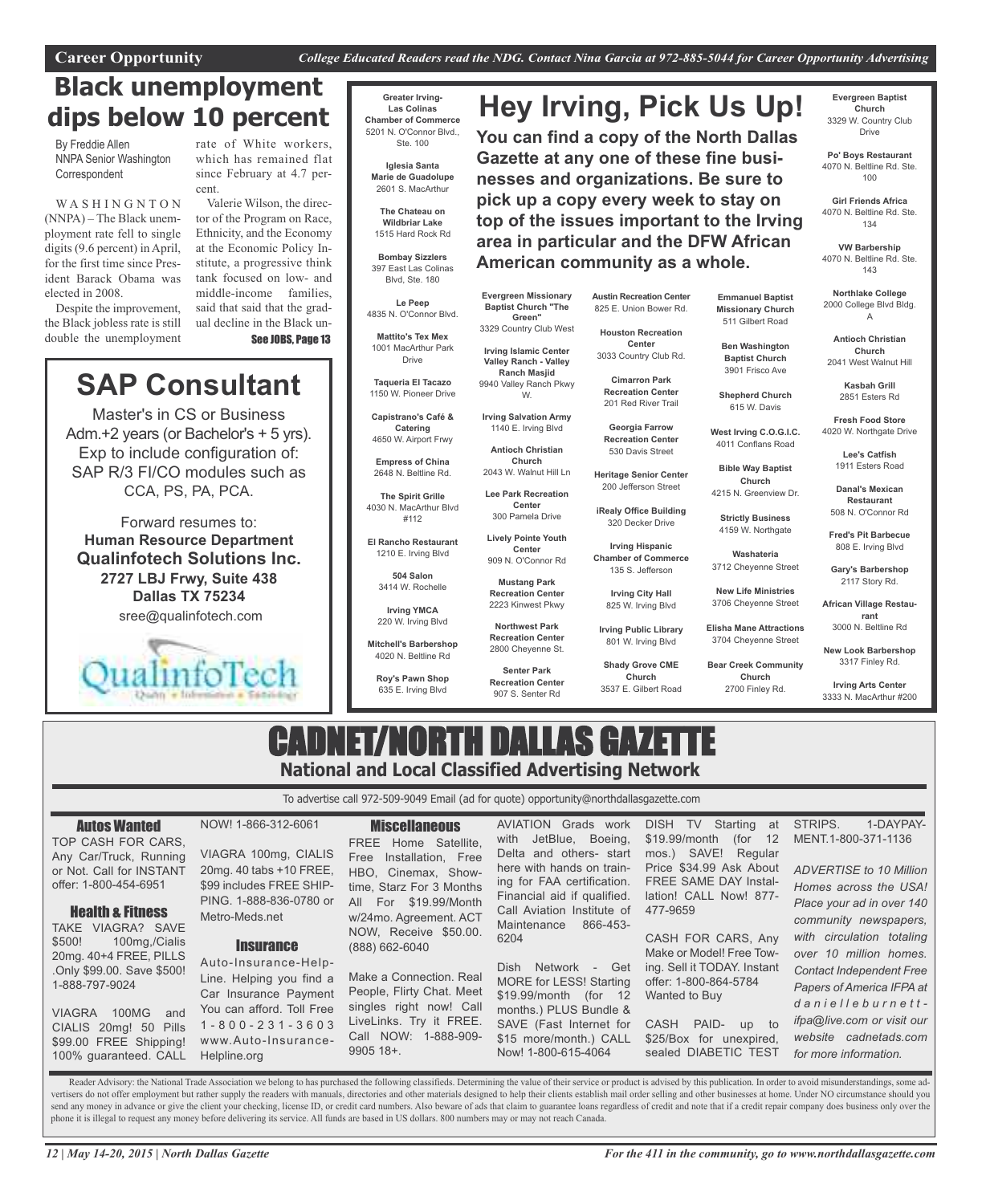## **JOBS,** continued from Page <sup>12</sup>

employment rate is the result of strong job growth over the past year.

As the economic recovery in the United States continued its slow, uneven climb in April there were still clear disparities, even among adult Black workers.

Wilson said that, since December, Black men have enjoyed most of the larger employment gains compared to Black women.

The unemployment rate for Black men over 20 years old was 11 percent in December 2014 and 9.2 percent in April 2015, while the unemployment rate for Black women increased 0.6 percent over the same period.

Since last April, the labor force participation rate, which is the share of the population that is either employed or looking for work, increased from 66.5 percent to 68.7 percent in April 2015 among Black men. The labor force rate for Black women only increased 0.7 percent since April 2014.

Wilson said that a renewed focus on targeted jobs programs and infrastructure investments would enable the economy to get closer to full employment, but cuts to public sector employment, especially at the state and local levels, may prolong the sluggish recovery.

According to the Center on Budget and Policy Priorities, a nonpartisan research and policy group that designs policies aimed at reducing poverty and inequality, the economy has shed nearly 570,000 government jobs, more than 360,000 jobs in local government alone, since February 2010.

"The other part of that is that wage growth isn't anything to cheer about," said Wilson, adding that wage growth is still below any indication that the economy has really heated up.

According to the Labor Department, average hourly earnings have only increased 2.2 percent since April 2014.

During recoveries in the past, falling unemployment rates meant that companies were forced to raise wages to compete for available workers

This recovery is different, Wilson said, in part because there's still a decent amount of slack in the labor market.

In a state-by-state analysis of the unemployment rates, Wilson found that the African American unemployment rate was "lowest in Virginia (7.4 percent) and highest in the District of Columbia (15.8 percent) in the first quarter of 2015, surpassing Michigan, which had the highest black unemployment rate in the fourth quarter of 2014."

Wilson also noted that, "although 7.4 percent is the lowest Black unemployment rate in the country, it is still over 1 percentage point above the highest

White unemployment rate (Tennessee). Virginia was one of only eight states where the African American unemployment rate was below 10 percent in the first quarter of 2015."

Wilson's research also revealed that the Black unemployment rate, "is at or below its pre-recession level in six states: Connecticut, Michigan, Mississippi, Missouri, Ohio, and Tennessee. But this numerical recovery must be put in proper context because each of these states also had Black unemployment rates that were among the highest in the nation before the recession."

The national unemployment rate was 5.4 percent in April down from 5.5 percent in March and the economy added 223,000 jobs in April for a three-month average of 191,000 jobs per month.

In a recent blog post for EPI, Josh Bivens, the research and policy director at EPI, wrote that returning



the labor market to pre-Great Recession levels is too unambitious a goal.

"After all, 2007 could hardly be described as a year with the kind of highpressure labor market that would boost wages across the board," said Bivens.

Bivens continued: "Instead, we need to target the kind of high-pressure labor market that we haven't seen since the late 1990s. Anything less than this will leave the majority of American workers frozen out of sharing in economic growth through wage gains."

*Follow Freddie Allen on Twitter at @freddieallenjr.*

Drivers: Local Mesquite Van w/Occasional Layover Openings! Great Pay, Benefits! CDL-A, 1yr Exp. Req. Estenson Logistics Apply

www.goelc.com 1-855-298-4059

**Attention Suppliers of Goods, Services and Construction Review Competitive Opportunities at www.bidsync.com www.garlandpurchasing.com 972-205-2415** DO YOU WANT AN EXCITING AND REWARDING CAREER? PURSUE A CAREER AS A POLICE OFFICER OR FIREFIGHTER! · Competitive wages • Array of benefits · Education incentive pay  $\bullet$  ... and more

**of GARLAND** 

SIGN UP TO TAKE THE CITY OF IRVING'S NEXT. CIVIL SERVICE ENTRANCE EXAM. CALL (972) 721-2696 TO REGISTER. The City of Irving does not discriminate on the basis of race, sex, religion, age, or disability

in employment or the provision of services. www.cityofirving.org

## **North Dallas Gazette is looking for a utility person.**

Prefer mature candidate that has a interest in media.

### **Customer Service and Advertising**

- 1. Commit and learn the principles in the Community Marketing Manuel
- 2. Must consistently follow up and stay in touch with customers assigned
- 3. Assist in Company promotional Ticket give-a-way
- 4. Attend company sales meetings as required
- 5. Maintain Daily Notes/History Report

6. Submit weekly Sales Update Report (report due on Fridays at close of your business day)

### **Editorial Assistance**

The candidate will support the editorial team at the Dallas office: The Editorial Assistant duties include: Broadcasting info via social media channels and website Proofreading print edition for specific items Assist in revising press releases for publishing Create online newsletters (Constant Contact & Zoho) training provided On site reporting Answer phones attend community events Ideal for semi or retired person that want to stay active.

> **Send resumes to: businessoffice@northdallasgazette.com**

**or Call 972.432.5219 and leave message**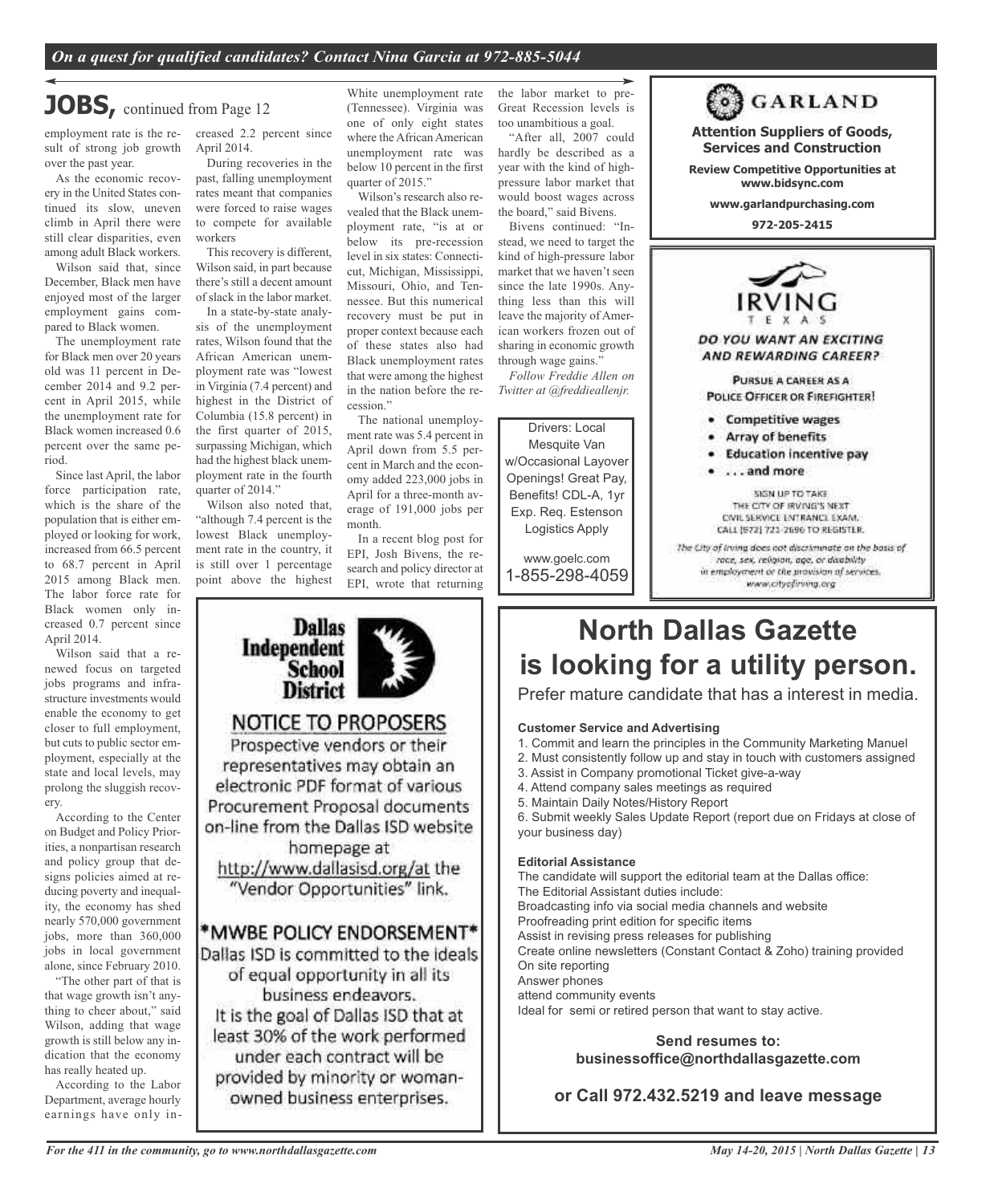### **AVENUE F CHURCH OF CHRIST IN PLANO**

**Mondays – Fridays** Call 972-423-8833 for AF-FECT, Inc. or email: AF-FECTxInc@aol.com for counseling services, resources and assistance for job readiness and training programs for individuals.

### **May 17**

Join us this Sunday at 8 a.m. for our praise and worship services, God will bless you. And don't forget to come back at 5 p.m. for our Iglesia de Cristo Services (the Word of God in Spanish.)

#### **May 20, 7 p.m.**

You're invited to join us for Bible study as we worship and praise God for His blessings. Prepare to be encouraged by

God's plan to grow.

Brother Ramon Hodridge, Minister of Education 1026 Avenue F Plano, TX 75074 972-423-8833 www.avefchurchofchrist.org

#### **BETHEL BIBLE FELLOWSHIP CARROLLTON**

 $\mathcal{L}_\text{max}$  , where  $\mathcal{L}_\text{max}$  and  $\mathcal{L}_\text{max}$ 

**May 17, 9:45 a.m.**

You're invited to our Sunday Morning "Prayer and Meditation" followed by Morning Worship Service at 10 a.m. See what God is doing through and with us; you will be blessed. Don't forget to come back at 5 p.m. for the Word of God in Spanish at our Iglesia de Cristo Services.

### **May 20, 7 p.m.**

Join us in Wednesday's Prayer and Bible Study Class with Senior Pastor Dr. Woodson and/or Associate Pastor Brenda Patterson teaching on the subject of Spiritual Warfare. These are cool Topics in Spring months. Learn what God says about critical issues and topics through the study of His word.

Please support our Youth's CHIC fundraiser at http://www.gofundme.com/ q7bbb74. Share this link with everyone you know.

Please support our Mission

Team fundraiser at http://www.gofundme.com/ bethelmission. Share this link with everyone you know.

Dr. Terrance Woodson, Senior Pastor 1944 E. Hebron Parkway Carrollton, TX 75007 972-492-4300 www.bethelbiblefellowship.org \_\_\_\_\_\_\_\_\_\_\_\_\_\_\_\_\_\_\_\_\_\_

#### **CHRIST COMMUNITY CHURCH IN RICHARDSON**

### **May 17, 10 a.m. only for this day**

You're invited to our Morning Services as we worship, honor and praise God for His blessings. Our May Series, "Caring for Your Temple, Mind, Body and Spirit."

#### **May 20**

Join us at 12 Noon with Rev. Viveca Potter teaching on the Word of God; come back at 6:45 p.m. for Corporate Prayer and stay for Senior Pastor Autry at 7:30 p.m. teaching the Word of God. Our youth will come for Food and Fellowship at 7 p.m. followed by Bible Study at 7:30 p.m. and Tutoring/Homework Assistance at 8 p.m.

#### **May 31, 10 a.m.**

Join us for Sunday Service in the park at Central Park (Granger) 1310 W. Avenue F, Garland, TX 75040. We will have games, a health Fair and a picnic.

Dr. Terrence Autry, Senior Pastor 701 Centennial 972-991-0200 Richardson, TX 75081 www.Christcommunityrichardson.org

#### **DAYSTAR DELIVERANCE MINISTRIES**

\_\_\_\_\_\_\_\_\_\_\_\_\_\_\_\_\_\_\_\_\_\_

**May 2015** For those in need visit Helen's House on Fridays at 9:30 a.m. (exceptions are bad weather and holidays) to receive, to give, to comfort and to fellowship. Call 972- 480-0200 for details.

635 W. Campbell Road Suite 201 Richardson, TX 75080

#### **FELLOWSHIP CHRISTIAN CENTER CHURCH IN ALLEN "The Ship"**

#### **May 17**

Join us this Sunday for our praise and worship at 8 a.m. in the Joycie Turner Fellowship Hall, 200 West Belmont Drive in Allen; followed by Morning Services at 9:30 a.m. at Bolin Elementary School, 5705 Cheyenne Drive in Allen and bring someone with you; you will be blessed.

#### **May 20**

You're invited to our Wednesday's 12 Noon-Day Live Prayer and Bible Study and/or our Wednesday Night Live Prayer and Bible Study at 7 p.m. to learn more about God's Word at the Joycie Turner Fellowship Hall, 200 West Belmont Drive in Allen. Be encouraged by God's plan for your maturity and His glory; and most of all, be prepared to grow.

Dr. W. L. Stafford, Sr., Ed. D. Senior Pastor 5705 Cheyenne Drive at Bolin Elementary School in Allen 75002 for Sunday Morning Worship and the Admin. Building Address is 200 W. Belmont Drive Allen, TX 75013 972-359-9956 www.theship3c.org

### **BIBLE WAY COMMUNITY BAPTIST CHURCH**

 $\mathcal{L}$  , we are the set of the set of the set of the set of the set of the set of the set of the set of the set of the set of the set of the set of the set of the set of the set of the set of the set of the set of the s

**May 15, 7 p.m.** Join our Women's Ministry group for fellowship and fun. Call the church for details.

**May 16, 9 a.m.** Join our Men's Ministry group for fellowship and fun. Call the church for details.

**May 17, 7:35 a.m.** Join us this Sunday for our praise and worship services and receive a blessing from God.

**May 20, 7 p.m.** You're invited to our Wednesday Bible Study to learn more about God's word and how it can lead

### and guide you.

Dr. Timothy Wilbert, Pastor 4215 North Greenview Dr. Irving, TX 75062 972-257-3766 www.biblewayirving.org

### **MT. OLIVE CHURCH OF PLANO (MOCOP)**

 $\mathcal{L}$  , and the set of the set of the set of the set of the set of the set of the set of the set of the set of the set of the set of the set of the set of the set of the set of the set of the set of the set of the set

#### **May 17, 10 a.m.**

Join us for our 21st Pastors Appreciation Service. "And how shall they preach, except they be sent?" As it is written, "How beautiful are the feet of them that preach the gospel of peace, and bring glad tidings of good things!" Romans 10:15.

### **May 20, 7 p.m.**

You're invited to our Wednesday's Bible Study class; you will learn what God has to say to us. Come to be encouraged by God's plan for your spiritual growth and His glory.

Pastor Sam Fenceroy Senior Pastor and Pastor Gloria Fenceroy 300 Chisholm Place Plano, TX 75075 972-633-5511 www.mocop.org  $\mathcal{L}$  , and the set of the set of the set of the set of the set of the set of the set of the set of the set of the set of the set of the set of the set of the set of the set of the set of the set of the set of the set

### **BAPTIST CHURCH May 17**

**NEW MOUNT ZION**

You're invited to join us for Early Morning Services at 7:30 a.m., followed by Sunday School at 9 a.m. and Morning Worship at 10:30 a.m.

### **May 20**

Join us for Wednesday's Bible Study and learn what God has to say to us.

Dr. Tommy L. Brown Senior Pastor 9550 Shepherd Road Dallas, Texas 75243 Phone: 214-341-6459 www.nmzb.org

> **SHILOH MBC IN PLANO**

 $\mathcal{L}=\mathcal{L}=\mathcal{L}=\mathcal{L}=\mathcal{L}=\mathcal{L}=\mathcal{L}=\mathcal{L}=\mathcal{L}=\mathcal{L}=\mathcal{L}=\mathcal{L}=\mathcal{L}=\mathcal{L}=\mathcal{L}=\mathcal{L}=\mathcal{L}=\mathcal{L}=\mathcal{L}=\mathcal{L}=\mathcal{L}=\mathcal{L}=\mathcal{L}=\mathcal{L}=\mathcal{L}=\mathcal{L}=\mathcal{L}=\mathcal{L}=\mathcal{L}=\mathcal{L}=\mathcal{L}=\mathcal{L}=\mathcal{L}=\mathcal{L}=\mathcal{L}=\mathcal{L}=\mathcal{$ 

**May 17 8 a.m. and 11 a.m.** Come and worship with us this Sunday, it's the conclusion of our Women's Day program. The theme is, "Basking in the Presence of the Lord", Psalm 91:1-2. God will greet us and bless us with words of wisdom as He leads and guide us in all truth and righteousness.

### **May 13, 7 p.m.**

You're invited to our Wednesday's Bible Study to learn more about God's Word. Come and be encouraged by God's plan for your maturity and growth; and, it's all for His glory.

Dr. Isaiah Joshua, Jr. Senior Pastor 920 E. 14th Street Plano, TX 75074 972-423-6695 www.smbcplano.org

### **Church Happenings www.NorthDallasGazette.com**

**THE INSPIRING BODY OF CHRIST CHURCH**

#### **May 17, 7:30 and 11:30 a.m.**

You're invited this Sunday as we praise, worship, honor and magnify God's Holy name.

#### **May 20, 7 p.m.**

Join us in Monday School as we learn what God has to say to us.

**May 22, 7 p.m.** All men are invited to join us for Men's Fellowship night. What is God saying to us?

Pastor Rickie Rush 7701 S Westmoreland Road Dallas, TX 75237 972-372-4262 www.Ibocchurch.org



*14 | May 14-20, 2015 | North Dallas Gazette*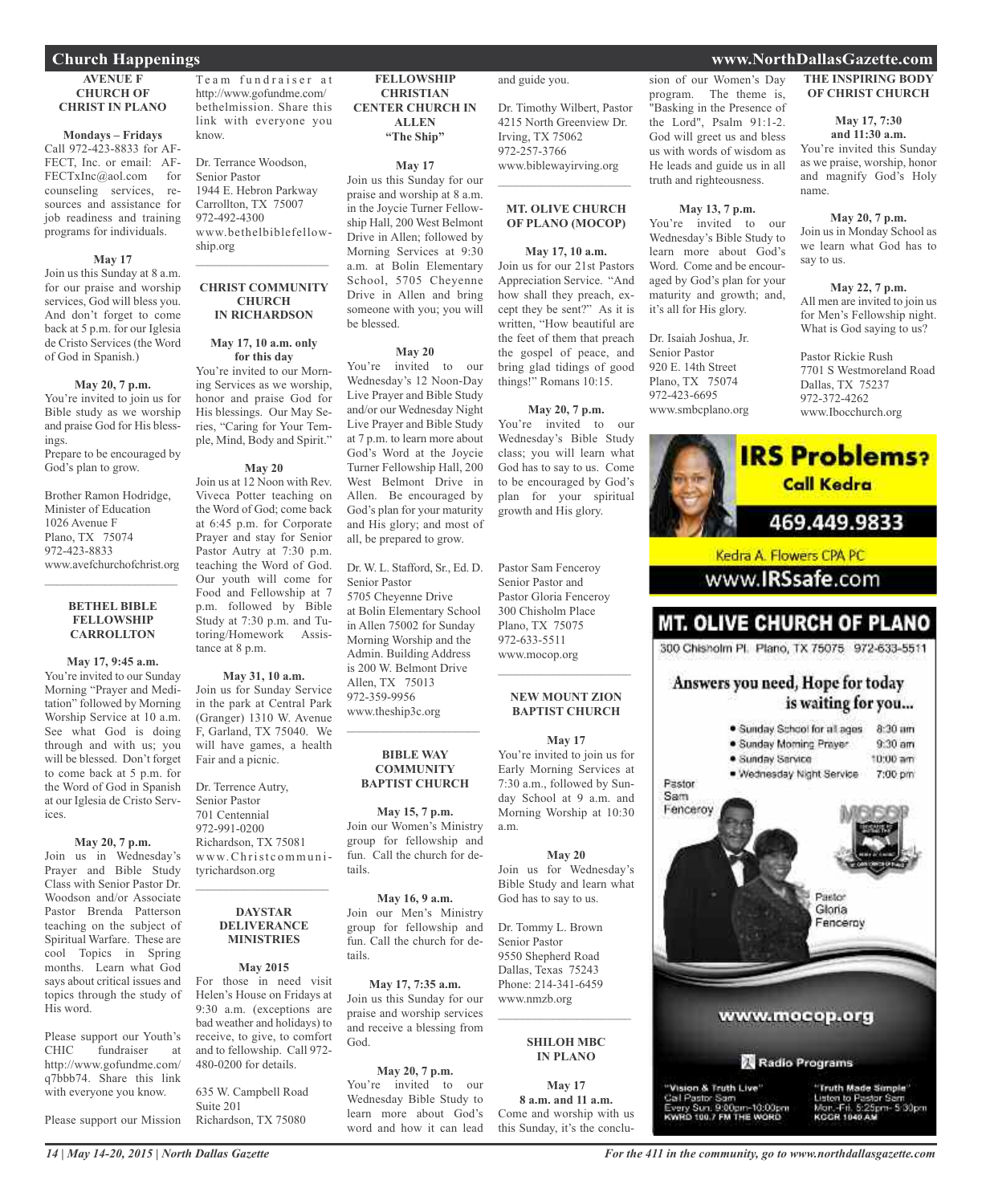## Sister arpley

*Send email to: businessoffice@ northdallasgazette.com to sign up for Sister Tarpley's weekly electronic newsletter.*

In times like these, (just read the newspaper or listening to the news on the radio and/or television) there are many Christians, believers or just plain people, which are losing the battles in their lives. They are losing because they are fighting the wrong enemy!

People for years have been deceived into believing that just because a person said or did something to hurt them, that person is the one they need to fight or to be angry with.

But they are wrong. The Bible says, "For we wrestle not against flesh and blood, but against principalities, against powers, against the rulers of the darkness of this world, against spiritual wickedness in high places." Ephesians 6:12 (KJV)

And since people are definitely flesh and blood, they're never the source of our problem.

Some will say, "But Brother/Sister, you just don't know what So-and-So did to me!" Believe me, it doesn't matter.

If you waste your time fighting "So-and So", your real enemy (Satan and his demons) will get away scotfree. They are your life long enemies. They are behind every personal affront you encounter.

People who hurt and persecute you are only Satan's tools. When he wants to discourage you, to strike out at you, mentally and physically attack you, he uses people to get the job done.

Please keep in mind that persecution is not the manifestation of another person's hate for you. It's a manifestation of Satan's fear of you, because as a Christian, he knows that you have the Word of God in you.

When you take God's Word and start swinging it around—using it as the Sword of the Spirit, because that's what the Word of God is, the Sword of the Spirit, Satan gets scared.

Remember that Jesus always used the Word to send Satan packing, and when he returned (you can be sure that Satan and/or his demons will come back,) Jesus used the Word every time he returned.

Satan will look for some person that he can send in there to dishearten you and to stop you from using

God's Word. The Word of God is the only thing that can stop Satan and his demons.

The next time that someone hurts you, don't let yourself get sidetracked into fighting them. Pray, and then bind the spirit behind them. Put flesh and blood battles behind you and war

with the weapons of the Spirit.

**Fight the right foe**

*"For though we walk in the flesh, we do not war after the flesh: (For the weapons of our warfare are not carnal, but mighty through God to the pulling down of strong holds;)"*

**-IICorinthians10:3-4(KJV)** Zero in on Satan with authority and the Word of God and bring your real enemy down! "Fight the Right Foe"

Prayers can't be answered unless they are prayed: Life without purpose is barren indeed – There can't be a harvest unless you plant a seed. There can't be attainment unless there's a goal, and man is but a robot unless there's a soul.

If we don't send ships out, no ships will come in, and unless there's a contest, nobody can win. For games can't be won unless they are

Inspiring Body of

played; and prayers can't be answered unless they are prayed. So whatever is wrong

with your life today, you'll find a solution if you kneel down and pray. Not just for pleasure, enjoyment and health; not just for honors and prestige and wealth.

But pray for a purpose to make life worth living, and pray for the joy of unselfish giving. For great is your gladness and rich your reward, when you make your life's purpose the choice of the Lord. –Helen Steiner Rice

Christ Cox



*Sister Tarpley's only Uncle, Charlie Baker from Mexia, Texas, in Coppell, Texas recently celebrating a friend's, Billie Ruth's 80 plus birthday*



*Radio Program @ 7:30 am on KHVN 970 AM Sunday Mornings*



*For the 411 in the community, go to www.northdallasgazette.com*

ryot S. W. como dini 165 Luther TX recor **UPLATA-ESSALLOCI** *<u>STERING CONCRETE COMPANY</u>* Monder School Tym & Mito 9 Fellowskip Eridor sp. Shiloh Missionary Baptist Church the Plant Community for 128 Years Founded 1884 920 E 14th Street Flame, 33



Islah Joshua, Jr.

Fustor



SMBC: A church Focused on Excellence while Teaching<br>the Word, Preaching the Gospel, Reaching the World

Worship Times: 8 and 11 a.m. Sunday School: 9:45 a.m. Mid-week: Wednesday at 7:00 p.m. Youth Church: Every 3rd, 4th, and 5th Sunday at 10:45 a.m. AWANA: Wednesday at 6:30 p.m. Contact Information: 972-423-6695 www.smbcplano.org